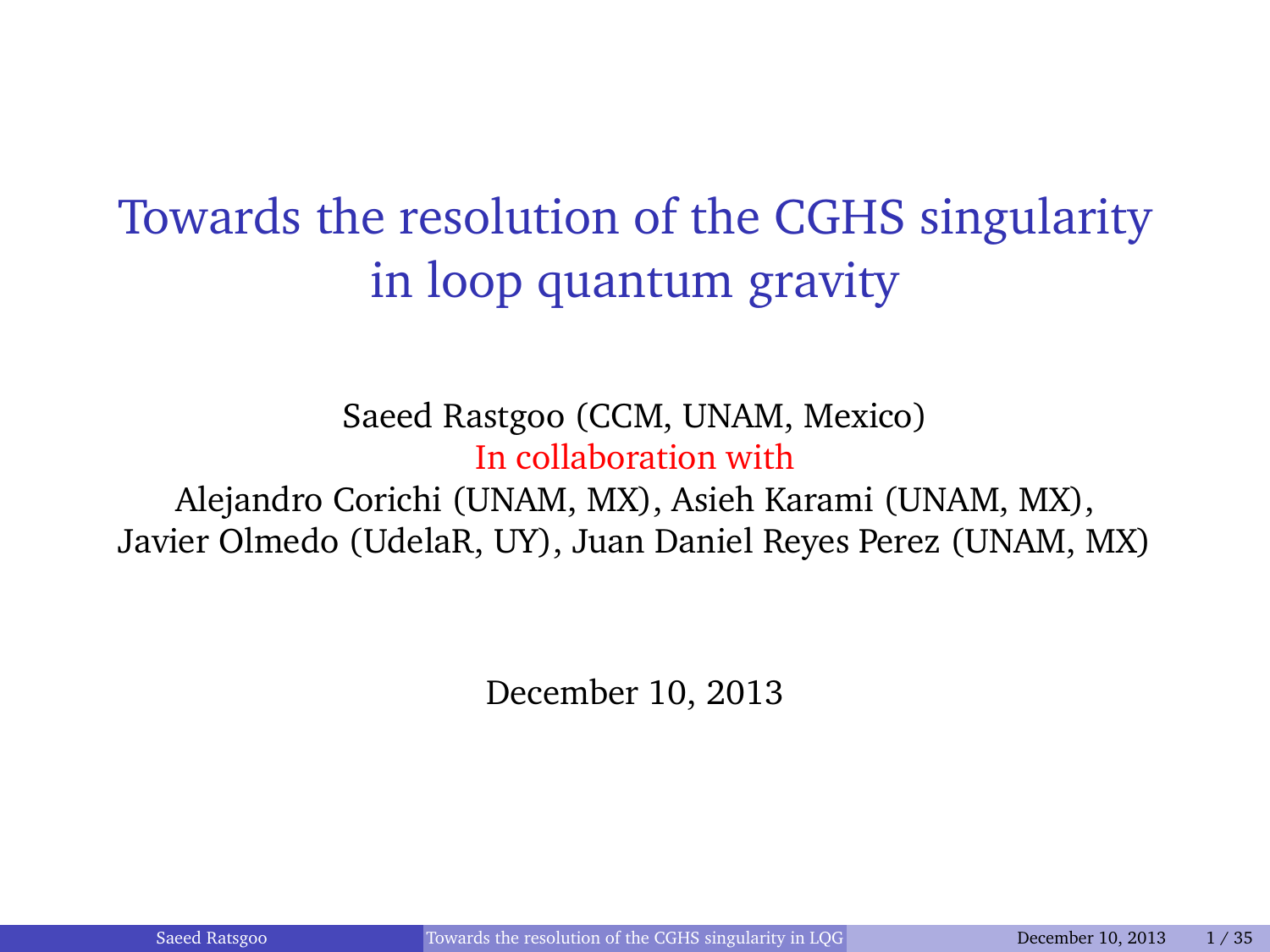#### Outline

- Introduction and motivation
- Brief review of the CGHS black hole
- Classical analysis: CGHS and 3+1 spherically symmetric models from a generic 2D dilatonic model
- Kinematical Hilbert space
- Solving quantum Hamiltonian constraint: singularity resolution
- Diffeo. group averaging and diffeo invariant states
- **•** New observables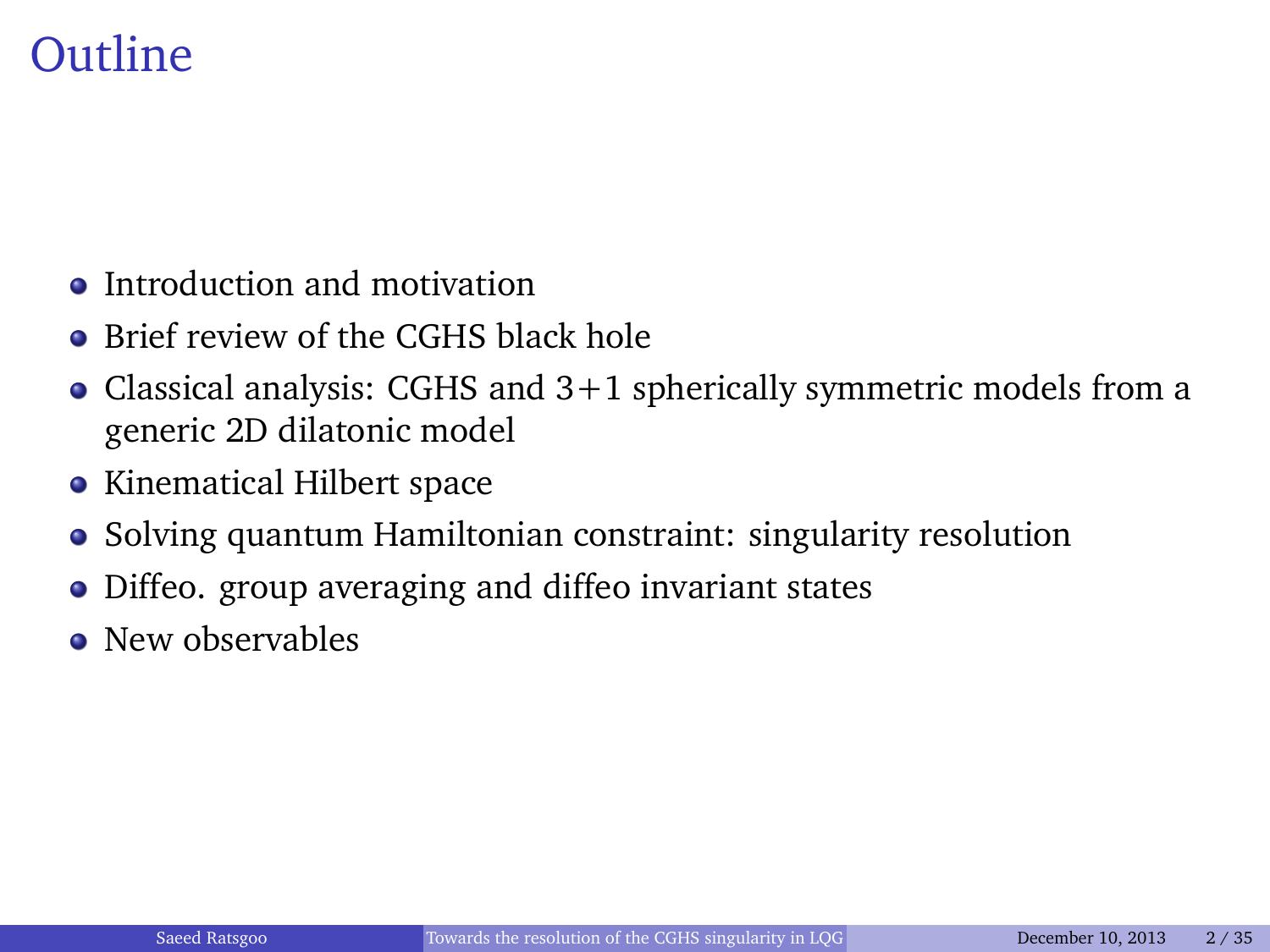# **Introduction**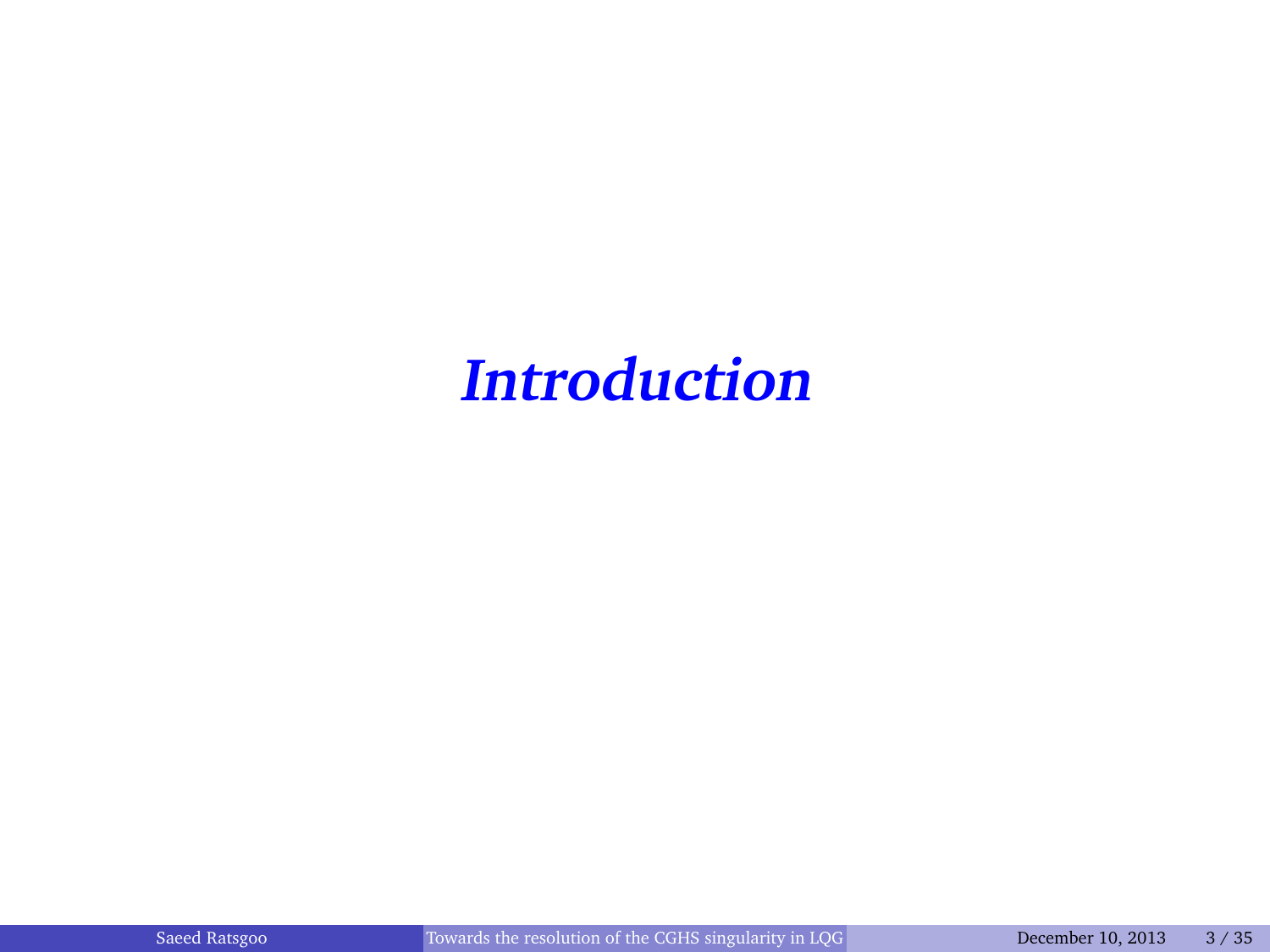#### Introduction and motivation

- $\bullet$  This work is heavily based on [Gambini, Pullin, Olmedo (2013)] for the 3+1 spherically symmetric model. There are many very similar elements:
	- $\blacktriangleright$  Kinematical Hilbert space is essentially the same.
	- $\blacktriangleright$  Many of the important results of the physical sector (Hilbert space, properties of solutions, etc.) are very similar or the same.
	- $\blacktriangleright$  The new observables in quantum regime are also the same.
- In many parts of this work, we are closely or identically following their line of arguments and reproducing their results but for the CGHS case.
- So one might ask is it really interesting or useful?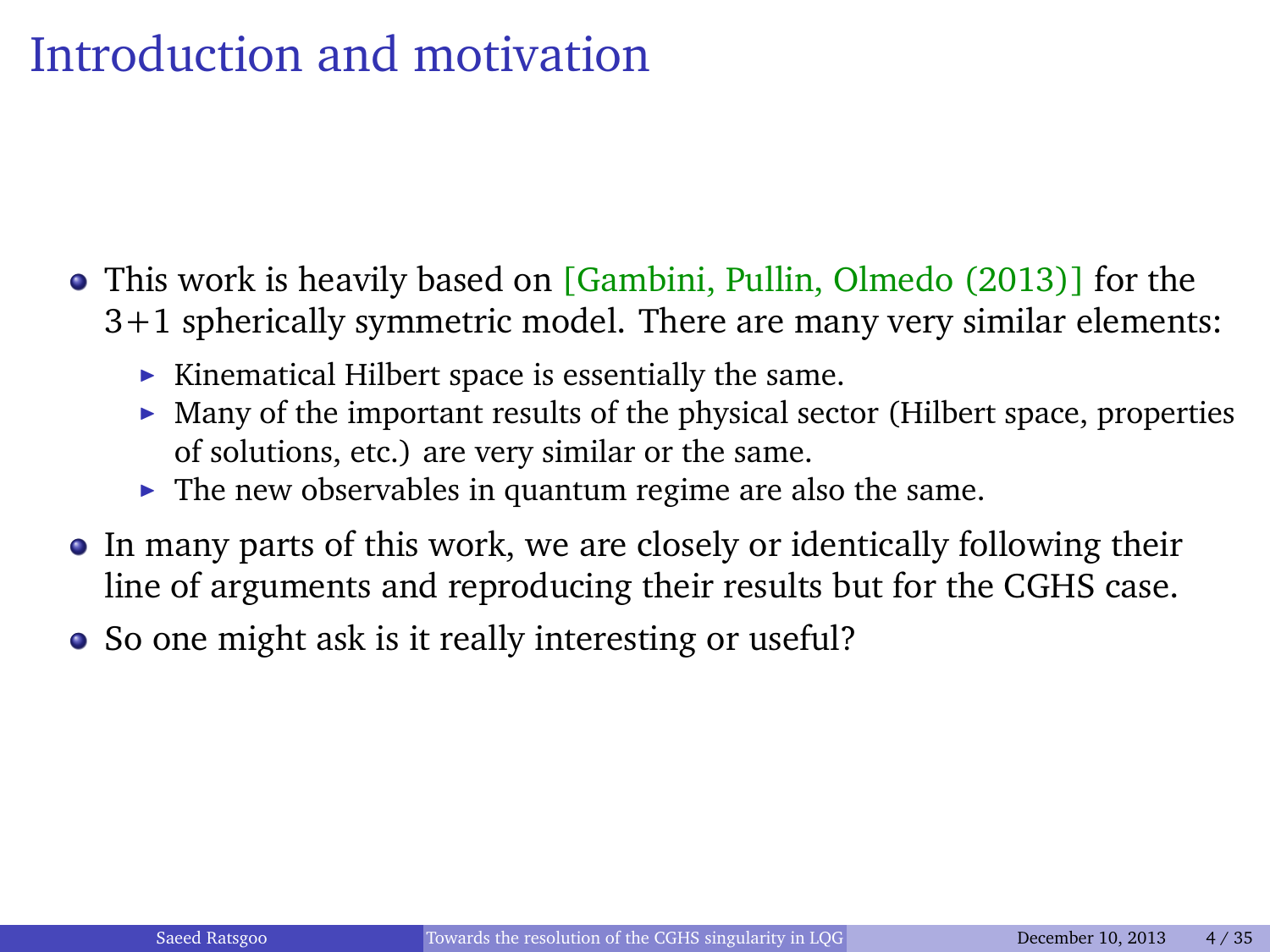#### Introduction and motivation: why do this? I.

First, note: an important reason for these similarities is the way we cast CGHS [Gambini, Pullin, SR  $(2009)$ ] in similar variables as in the  $3+1$  sph. sym. [Bojowald, Swiderski (2006)]. The Hamiltonians will become very similar in this formulation.

- So why are we doing this? What is useful / interesting?
- As soon as we heard about the results of [Gambini, Pullin, Olmedo] (2013)], we thought that it could be applied to the CGHS due to their similarities in this formulation. So we wanted to see if it really works for the CGHS down to the details.
- Although one can guess that one gets the same main results for the CGHS, nevertheless it is not completely certain or convincing from the outset until one shows it explicitly.
- Maybe the central important reason: we are planning to follow this analysis for the CGHS with matter (full loop quantization, backreaction, etc.). So
	- $\blacktriangleright$  this would be a good warm up for the case with matter,
	- $\triangleright$  will give us a better understanding of possible challenges and subtleties in the details.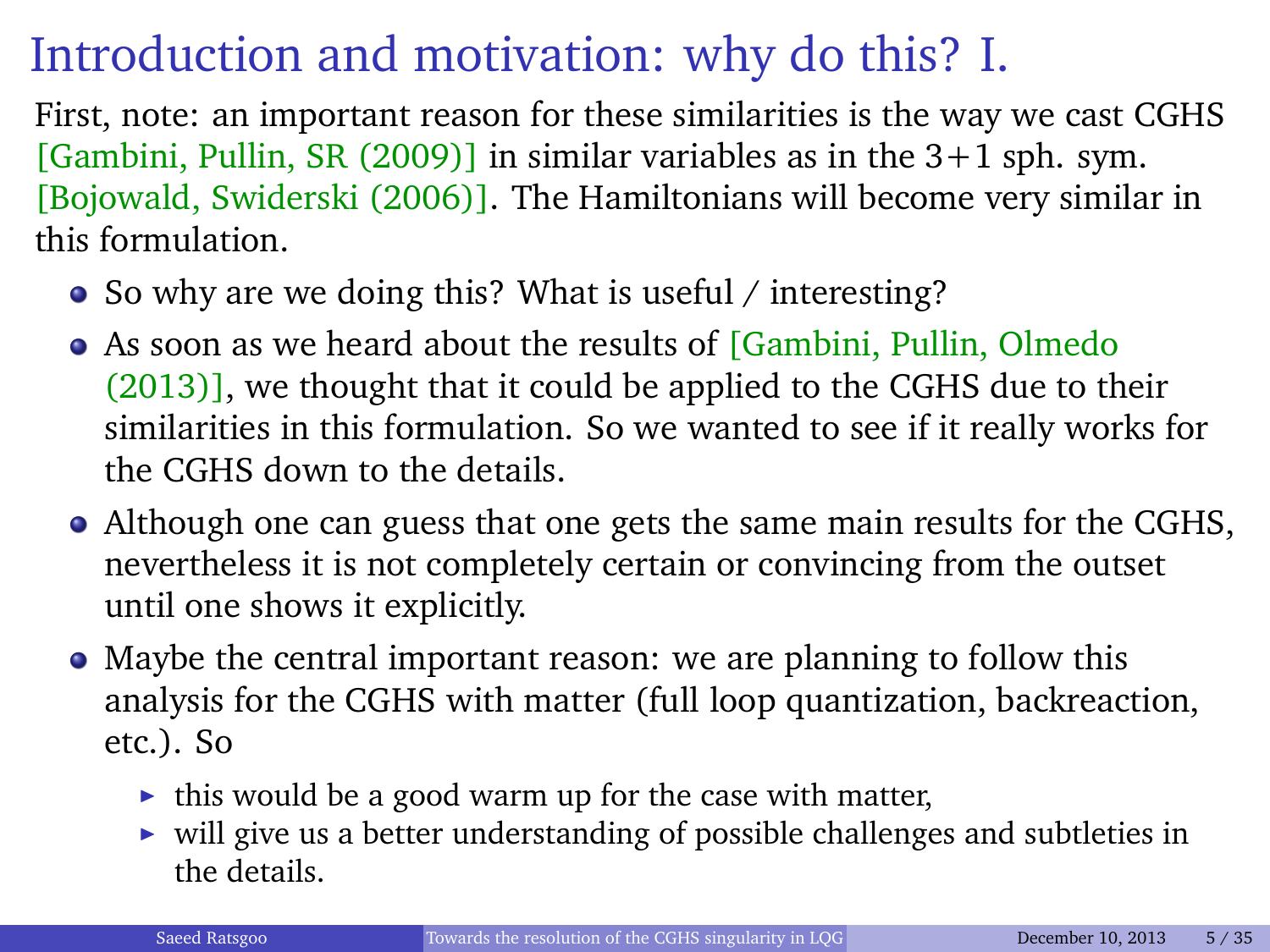#### Introduction and motivation: why do this? II.

- If one has a an interesting LQG result, better to have it for two models instead of one!
- CGHS is interesting on its own:
	- It has black hole, Hawking radiation etc., but relatively simple and classically solvable even in the presence of matter. One hopes to be able to proceed more in quantization compared to more complicated models.
	- It is a detailed studied system, massive previous work. There are many results in the literature that might somehow connect to the LQG analysis of the model.
	- Particularly the work of [Ashtekar, Pretorius, Ramazanoglu  $(2010)$ ]:
		- $\star$  interesting result about evaporation, backreaction, asymptotic properties of spacetime,
		- $\star$  mean field approximation not loop quantization, semiclassical, numerical (not entirely analytical).
	- It would be nice to demonstrate this interesting result (singularity resolution) for this popular model. It adds to the variety of the results we have for the CGHS.
- Also there are some rather important differences which we mention along the way, which makes CGHS not exactly the same as the 3+1 sph. sym. So some of the results might be conceptually different from 3+1 sph. sym. and give us more insight.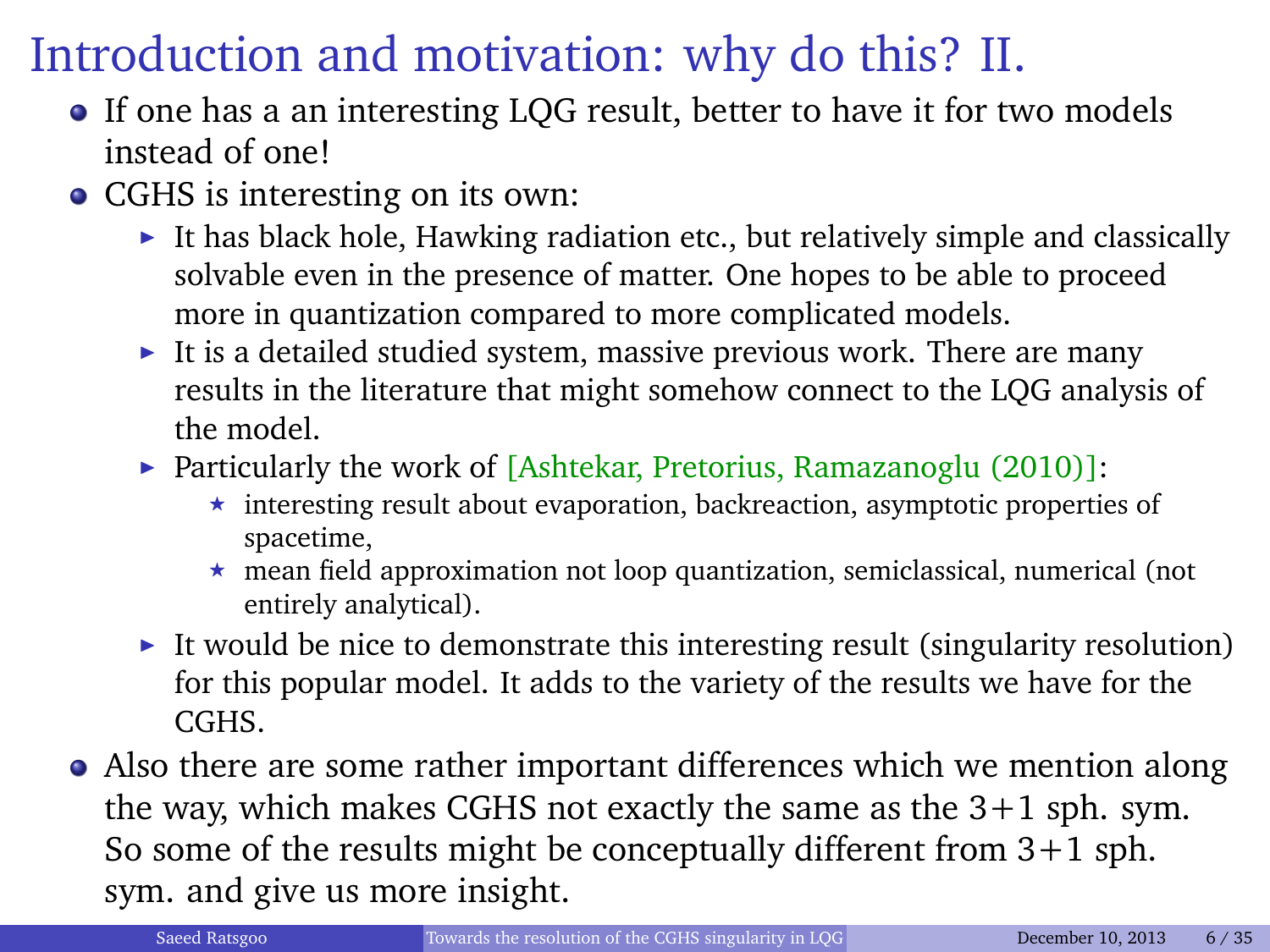## **The CGHS model**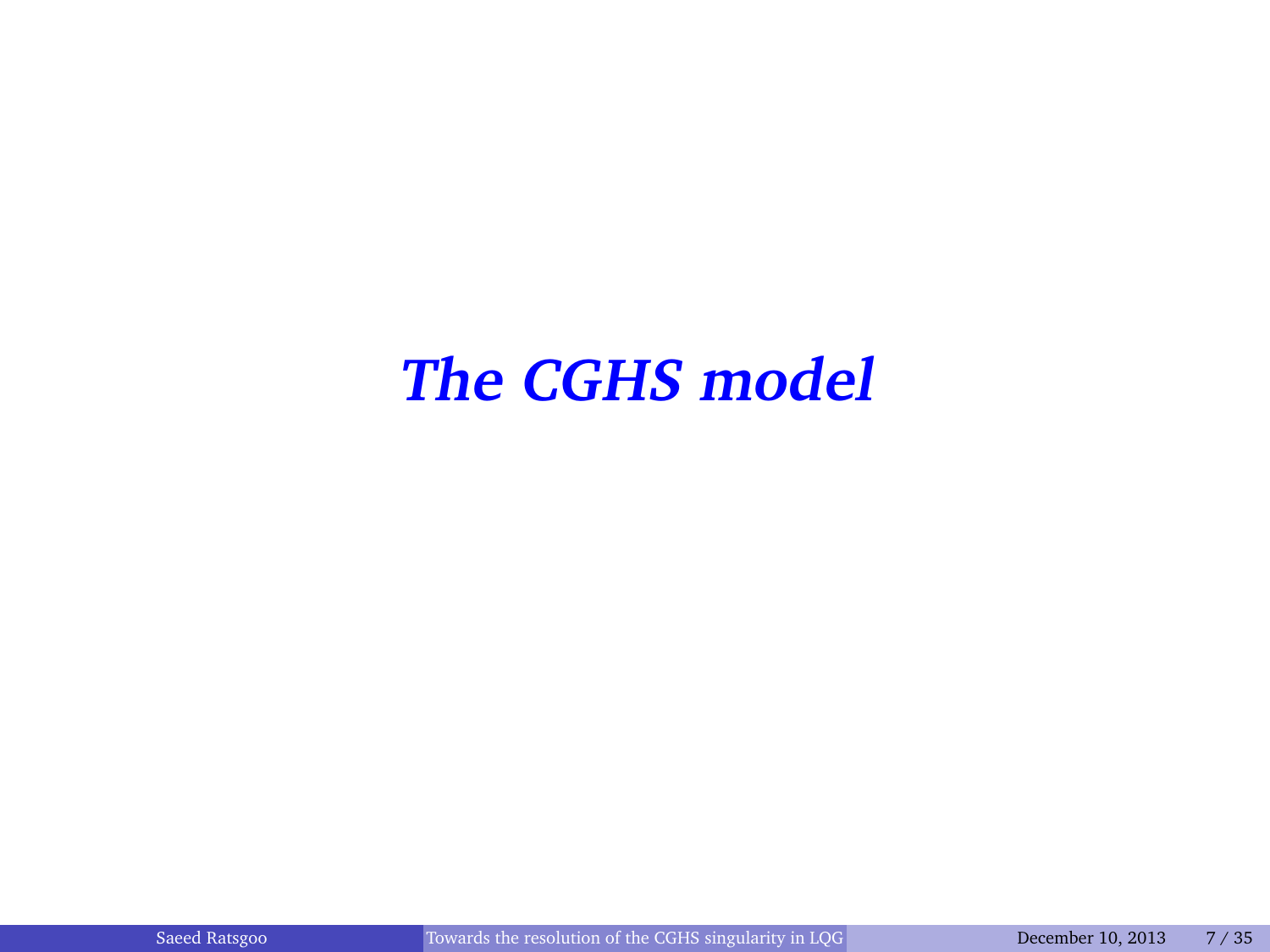#### CGHS black hole

CGHS: a 2D dilatonic model with a pure gravitational Lagrangian

$$
S_{\rm g\text{-}GHS} = \int d^2x \sqrt{-|g|} e^{-2\phi} \left( R + 4g^{ab} \partial_a \phi \partial_b \phi + 4\lambda^2 \right) \tag{1}
$$

with  $\phi$  the dilaton field and 4 $\lambda^2$  the cosmological constant.

In conformal gauge and in double null coordinates  $x^{\pm}=x^0\pm x^1$ :

$$
g_{+-} = -\frac{1}{2}e^{2\rho}, \qquad \qquad g_{--} = g_{++} = 0 \qquad (2)
$$

when no matter is present, the solution is:

$$
e^{-2\rho} = e^{-2\phi} = \frac{M}{\lambda} - \lambda^2 x^+ x^- \tag{3}
$$

with *M* the ADM (or Bondi) mass.

**•** Scalar curvature

$$
R = \frac{4M\lambda}{\frac{M}{\lambda} - \lambda^2 x^+ x^-}
$$
 (4)

corresponds to a black hole of mass *M* at

$$
x^+x^- = \frac{M}{\lambda^3}.\tag{5}
$$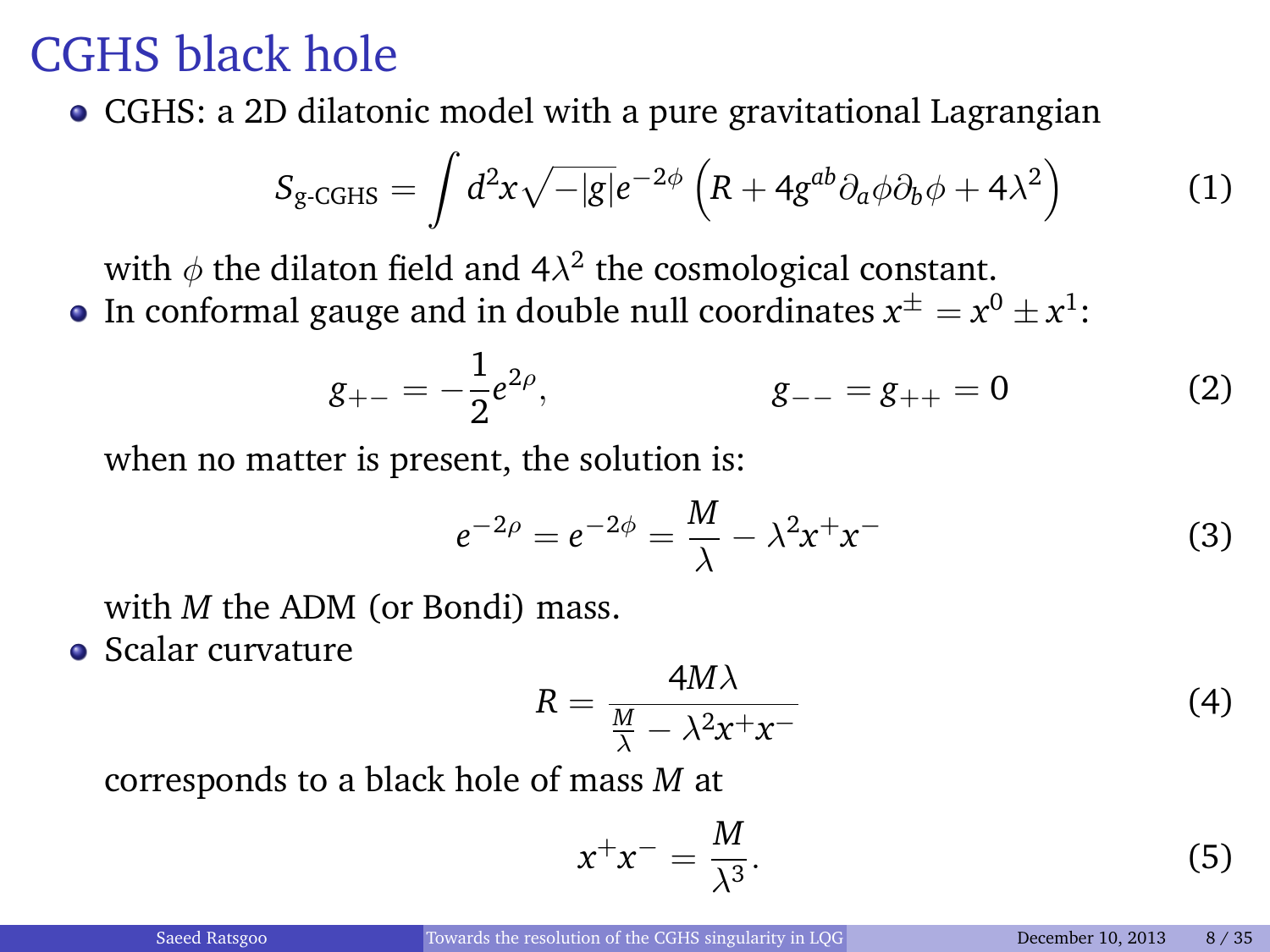#### Kruskal diagram of the vacuum CGHS black hole



Very similar to the Kruskal diagram of the Schwarzschild.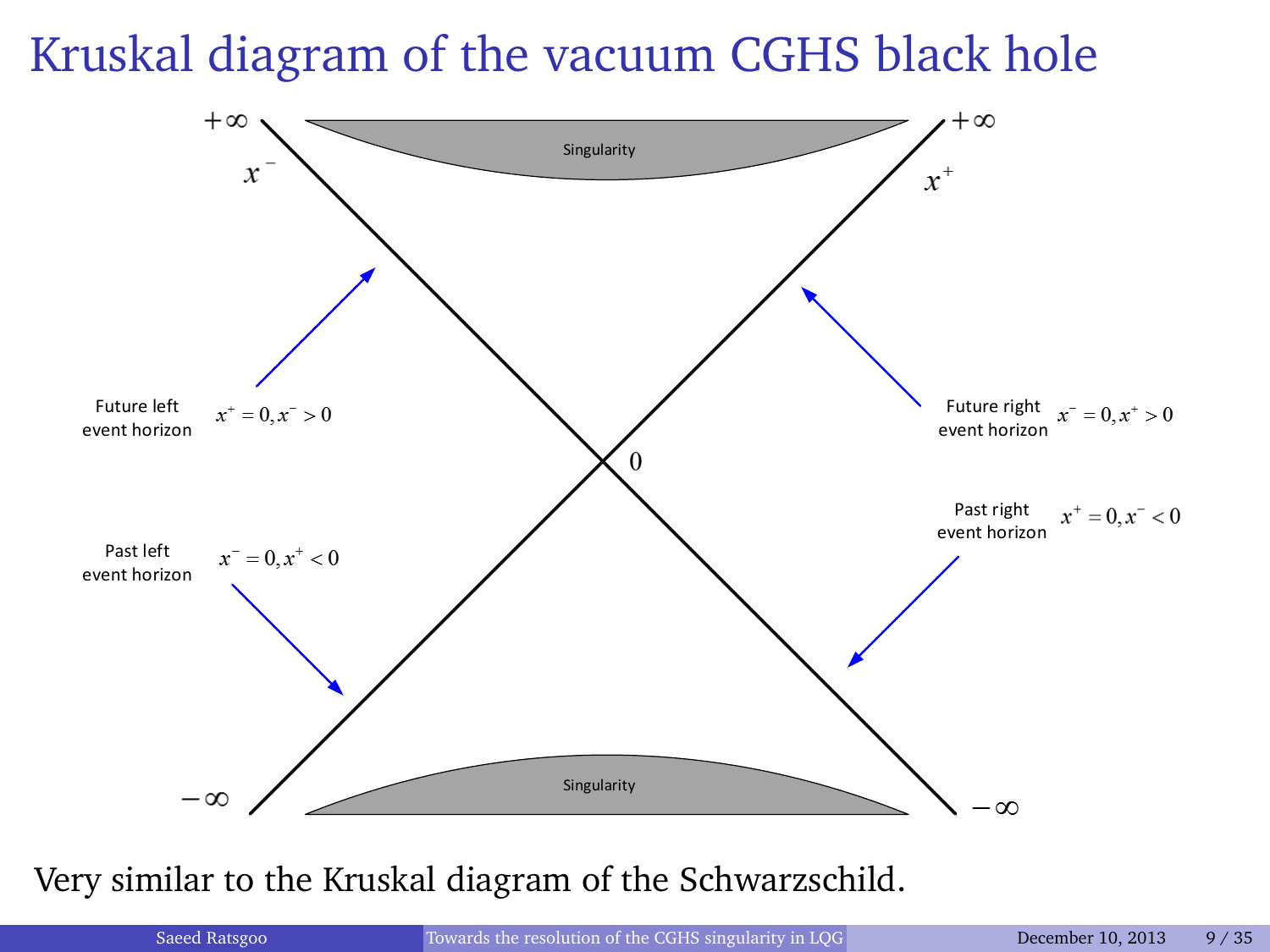**CGHS vs. 3+1 spherically symmetric model,**

# **Classical formulation from a generic 2D dilatonic model**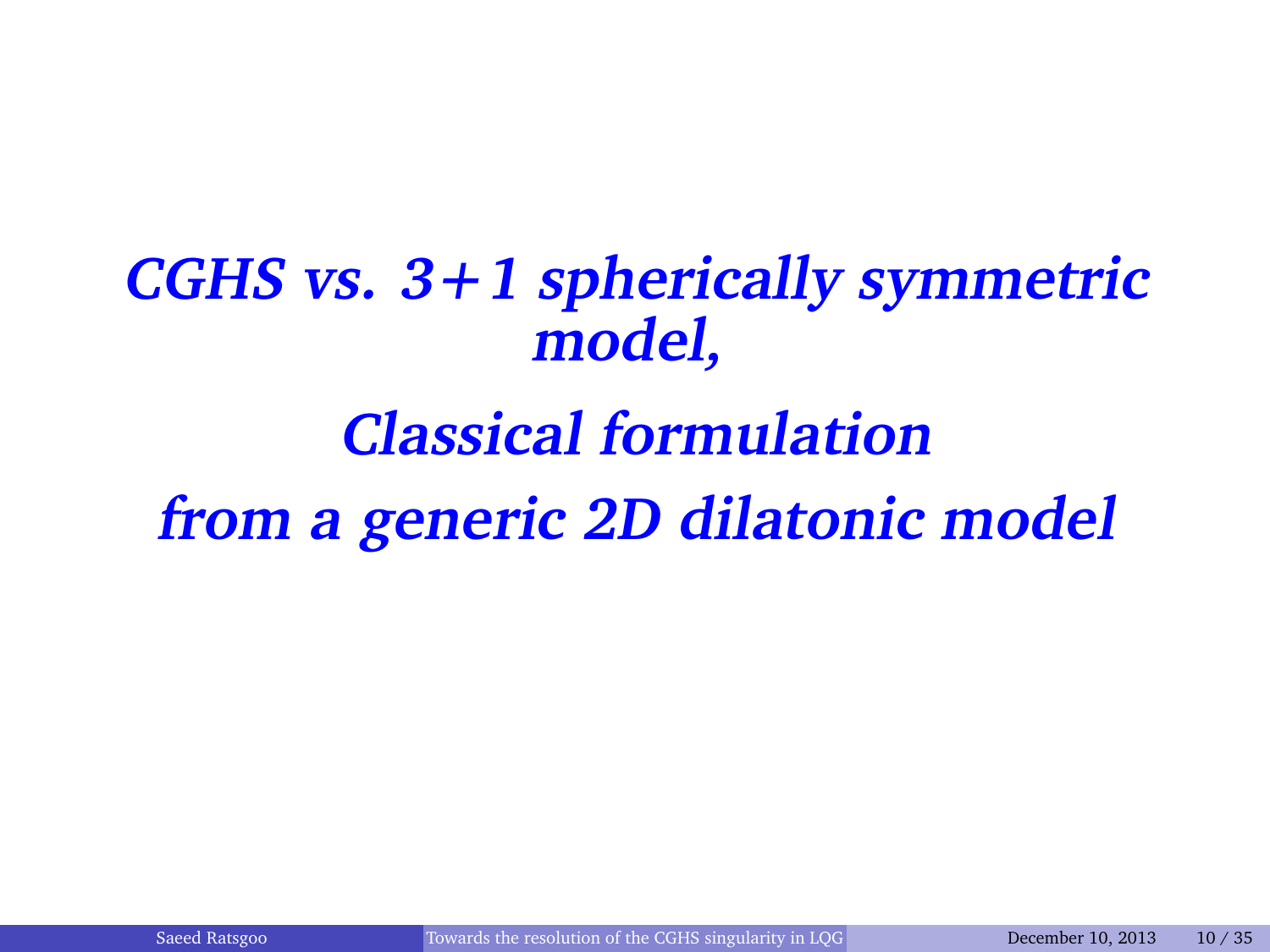#### The 1+1 generic dilatonic model

• The most general diffeomorphism invariant action yielding second order differential equations for the metric *g* and a scalar (dilaton) field Φ [Klosch, Strobl (97)]

$$
S_{1+1} = \int d^2x \sqrt{-|g|} \left\{ Y(\Phi)R + \frac{1}{2} g^{ab} \partial_a \Phi \partial_b \Phi + V(\Phi) \right\} \tag{6}
$$

- *Y*( $\Phi$ ) the non-minimal coupling term, *V*( $\Phi$ ) the dilaton potential, the dilaton kinetic term can be removed via a conformal transformation.
- $\bullet$  Both CGHS and  $3+1$  sph. sym. can be cast in this form and look similar

$$
S_{\text{CGHS}} = \int d^2x \sqrt{-|g|} \left( \frac{1}{8} \Phi^2 R + \frac{1}{2} g^{ab} \partial_a \Phi \partial_b \Phi - \frac{1}{8} \Phi^2 \Lambda \right) \tag{7}
$$

$$
S_{\text{spher}} = \int d^2x \sqrt{-|g|} \left( \frac{1}{4} \Phi^2 R + \frac{1}{2} g^{ab} \partial_a \Phi \partial_b \Phi + \frac{1}{2} \right) \tag{8}
$$

As a result, as we will see, their Hamiltonian will also be very similar and the singularity method applied to the  $3+1$  sph. sym. [Gambini, Pullin, Olmedo (2013)] can be extended to the CGHS.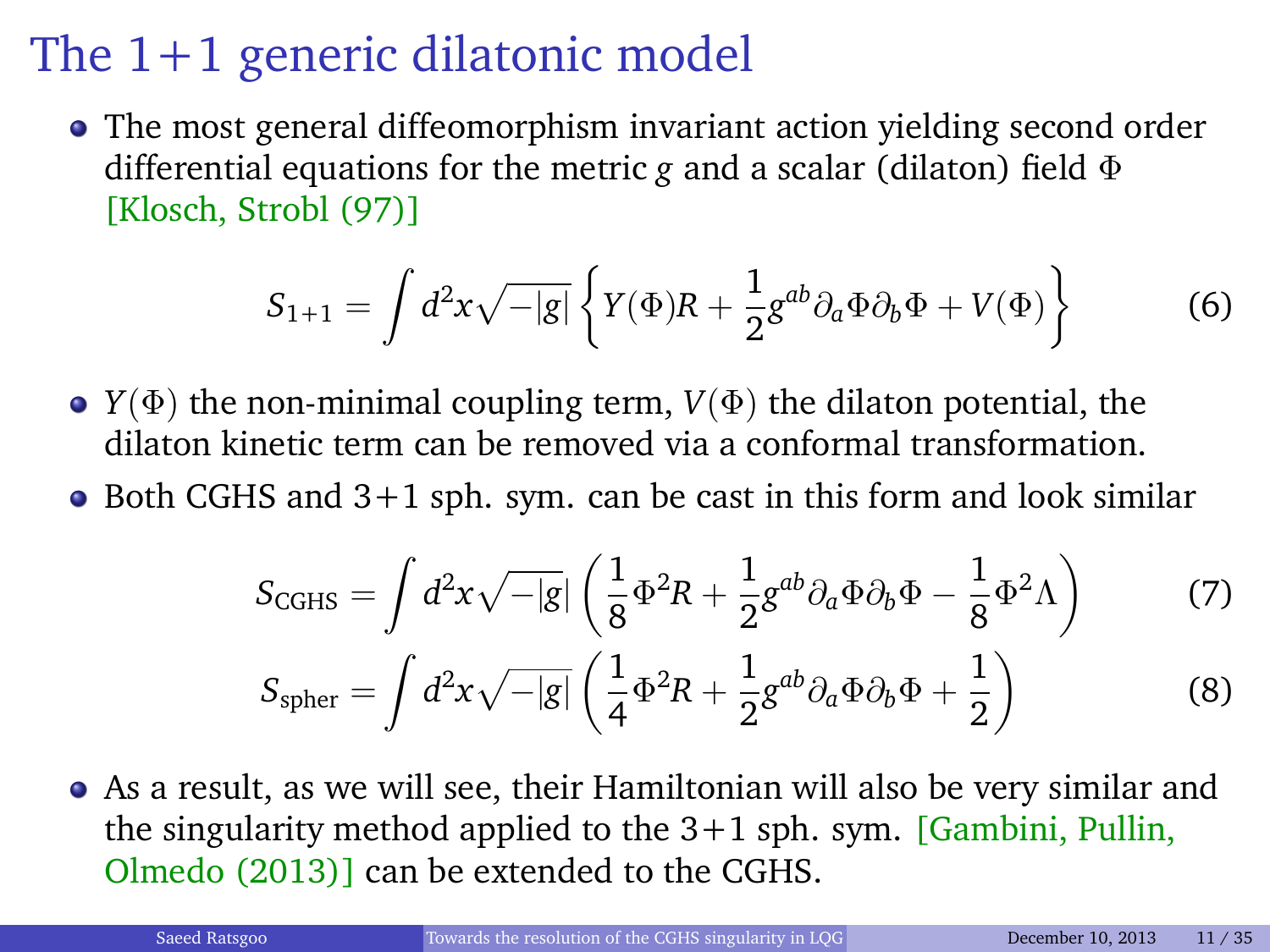#### A subtle difference

• Although CGHS and 3+1 sph. sym. can be cast in this form and look similar

$$
S_{\text{CGHS}} = \int d^2x \sqrt{-|g|} \left( \frac{1}{8} \Phi^2 R + \frac{1}{2} g^{ab} \partial_a \Phi \partial_b \Phi - \frac{1}{8} \Phi^2 \Lambda \right)
$$
(9)  

$$
S_{\text{spher}} = \int d^2x \sqrt{-|g|} \left( \frac{1}{4} \Phi^2 R + \frac{1}{2} g^{ab} \partial_a \Phi \partial_b \Phi + \frac{1}{2} \right)
$$
(10)

but

- $\blacktriangleright$   $\Phi$  in 3+1 sph. sym. is just a part of the metric in  $ds^2 = g_{\mu\nu} dx^\mu dx^\nu + \Phi^2 (d\theta^2 + \sin^2(\theta) d\phi^2).$
- $\triangleright$   $\Phi$  in CGHS is truly a distinct degree of freedom not being present in the CGHS metric. It is truly a scalar field non-minimally coupled to gravity.
- Due to this difference, one should take extra care in quantization, representation of operators on the Hilbert space and interpreting the results.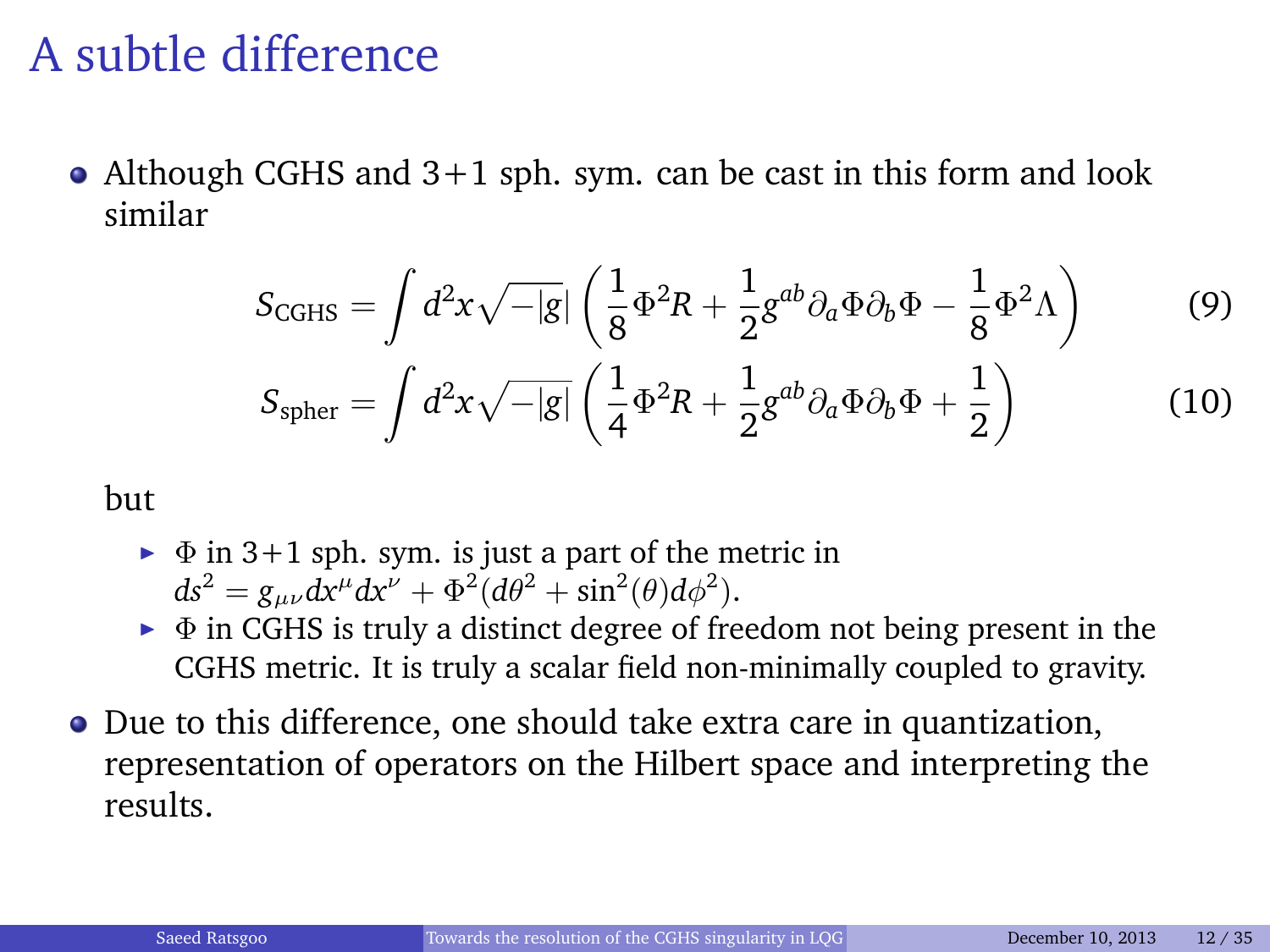#### CGHS vs. 3+1 sph. sym.: conformal transformation

- $\bullet$  To get to the 3+1 variables suggested by [Bojowald, Swiderski (2006)]: use a conformal transformation to remove the dilaton kinetic term.
- For the similar variables in CGHS: we choose not to do a conformal transformation [Gambini, Pullin, SR (2009)]  $\Rightarrow$  variables are direct-geometric  $\Rightarrow$  no need to take extra care at the end; direct interpretation of variables.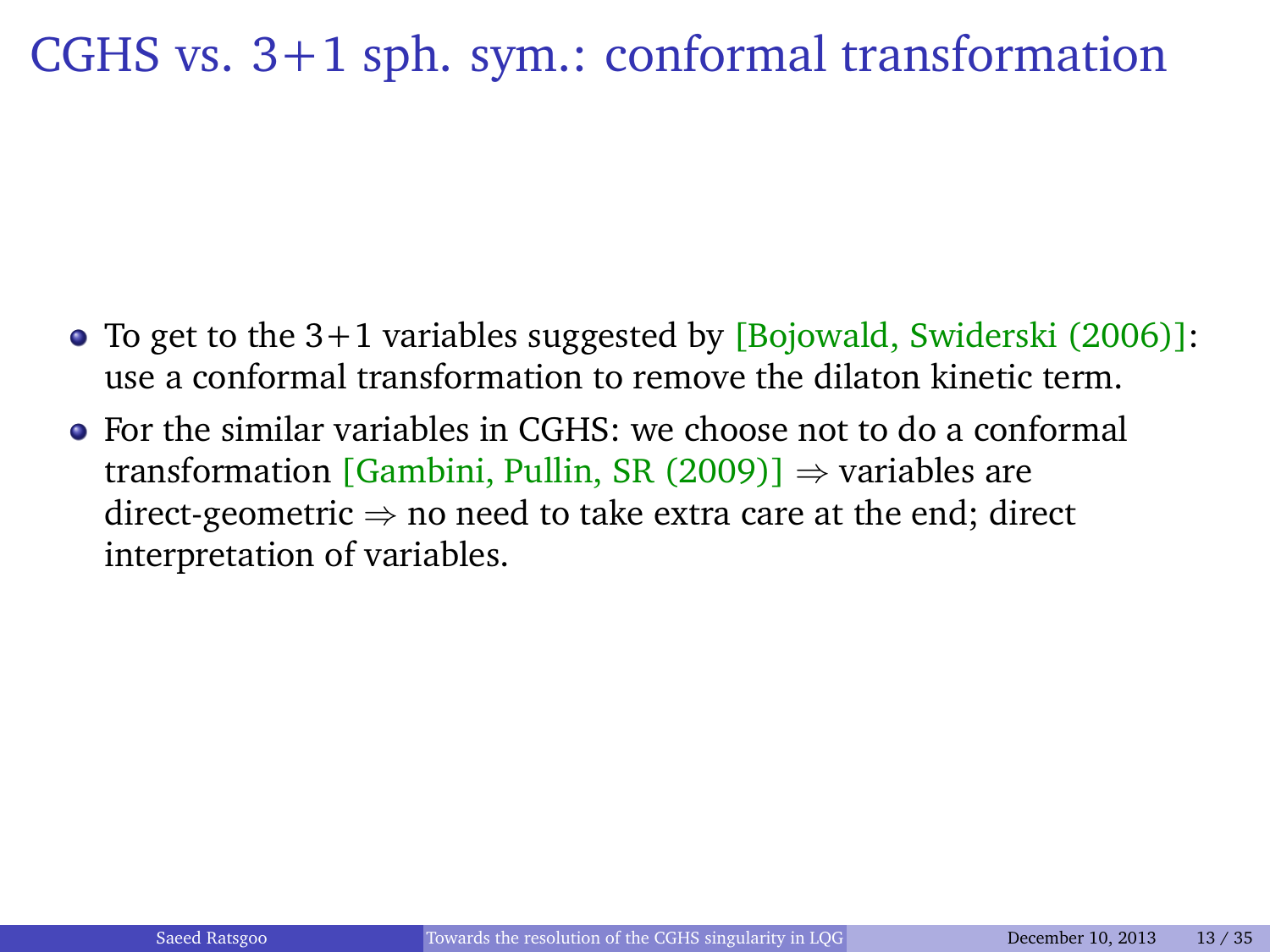#### CGHS vs. 3+1 sph. sym.: canonical variables I.

 $3+1$  sph. sym.:

- Variables:  $\left\{ \mathrm{\text{\textit{^{\circ}}} } X^{I},\omega_{1}\right\}$
- Momenta:

$$
P_I = \frac{\partial L}{\partial^* \dot{X}^I} = 2\sqrt{q}n_I, \quad (11)
$$

$$
P_\omega = \frac{\partial L}{\partial \dot{\omega}_1} = 2Y(\Phi). \quad (12)
$$

CGHS:

- Variables:  $\left\{ \ ^{\ast }X^{I},\omega _{1},\Phi \right\}$
- Momenta:

$$
P_I = \frac{\partial L}{\partial^* \dot{X}^I} = 2\sqrt{q}n_I, \qquad (13)
$$

<span id="page-13-0"></span>
$$
P_{\omega} = \frac{\partial L}{\partial \dot{\omega}_1} = 2Y(\Phi), \quad (14)
$$

$$
P_{\Phi} = \frac{\partial L}{\partial \dot{\Phi}} = \frac{\sqrt{q}}{N} \left( N^1 \Phi' - \dot{\Phi} \right). \tag{15}
$$

• No conformal transformation in CGHS  $\Rightarrow$  presence of dilaton kinetic term (and thus  $\dot{\Phi}$ ) in the Lagrangian  $\Rightarrow$  [\(14\)](#page-13-0) is a new primary constraint

$$
\mu = P_{\omega} - 2Y(\Phi) \approx 0. \tag{16}
$$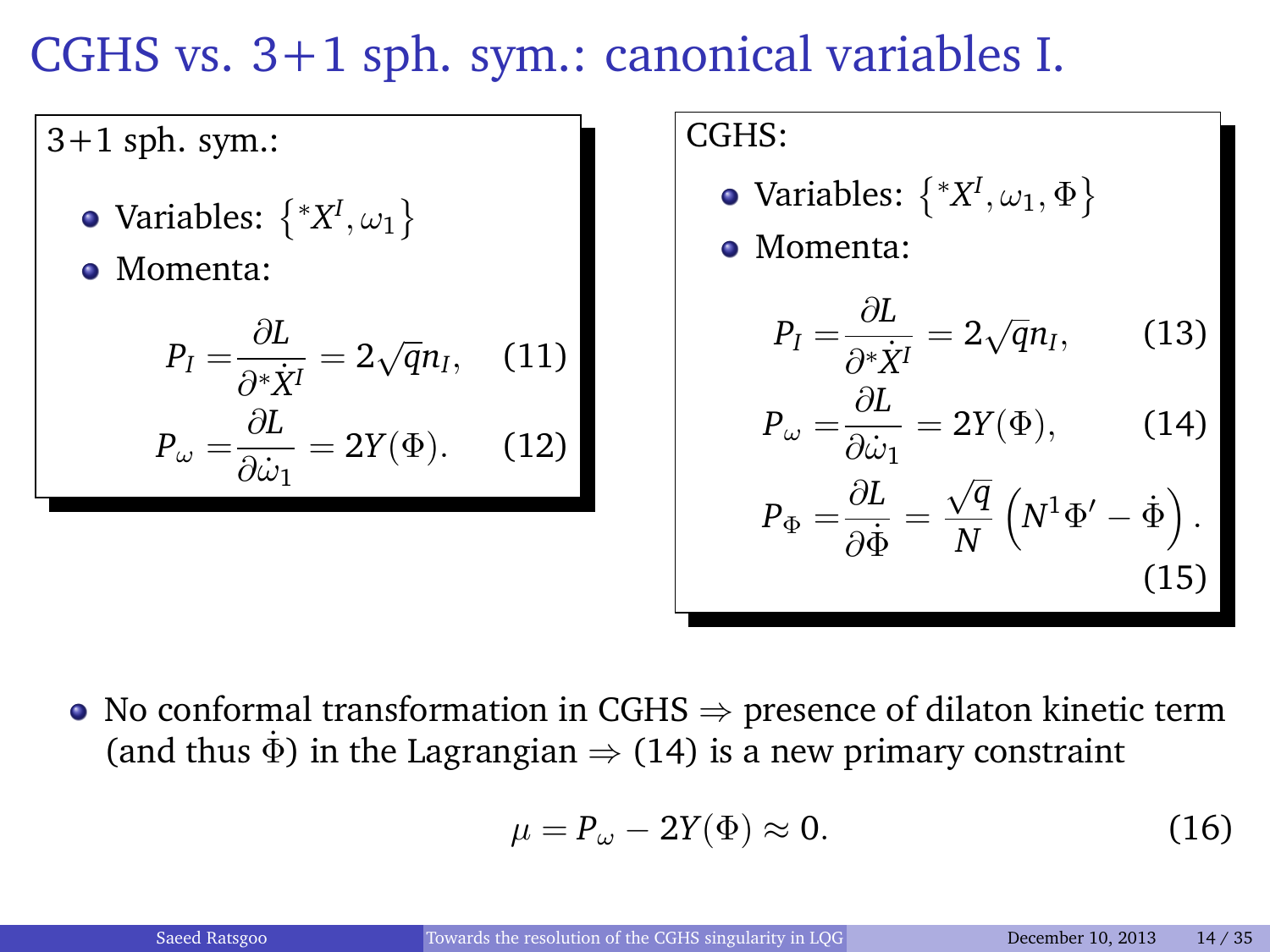#### CGHS vs. 3+1 sph. sym.: canonical transformations

3+1 sph. sym.: new variables are  $\{(K_x, E^x), (K_{\varphi}, E^{\varphi}), (Q_{\eta}, \eta)\}$ 

Using the det. of spatial metric *q*:

$$
|P|^2 = P_1^2 - P_2^2 = 4q = \frac{4 (E^{\varphi})^2}{(E^x)^{\frac{1}{2}}}
$$
\n(17)

and thus

$$
P_{\omega} = E^x, \tag{18}
$$

$$
|P| = \frac{2E^{\varphi}}{(E^x)^{\frac{1}{4}}},\tag{19}
$$

$$
P_1 = \frac{2E^{\varphi}}{(E^x)^{\frac{1}{4}}} \cosh(\eta), \qquad (20)
$$

$$
P_2 = \frac{2E^{\varphi}}{(E^x)^{\frac{1}{4}}} \sinh(\eta) \tag{21}
$$

CGHS: new variables are  $\{(K_x, E^x), (K_{\varphi}, E^{\varphi}), (Q_{\eta}, \eta), (\Phi, P_{\Phi})\}$ 

Using the det. of spatial metric *q*:

$$
|P|^2 = P_1^2 - P_2^2 = 4q = 4(E^{\varphi})^2
$$
\n(22)

and thus

$$
P_{\omega} = E^x, \tag{23}
$$

$$
|P| = 2E^{\varphi}, \tag{24}
$$

$$
P_1 = 2\cosh(\eta)E^{\varphi}, \qquad (25)
$$

$$
P_2 = 2\sinh(\eta)E^{\varphi}, \qquad (26)
$$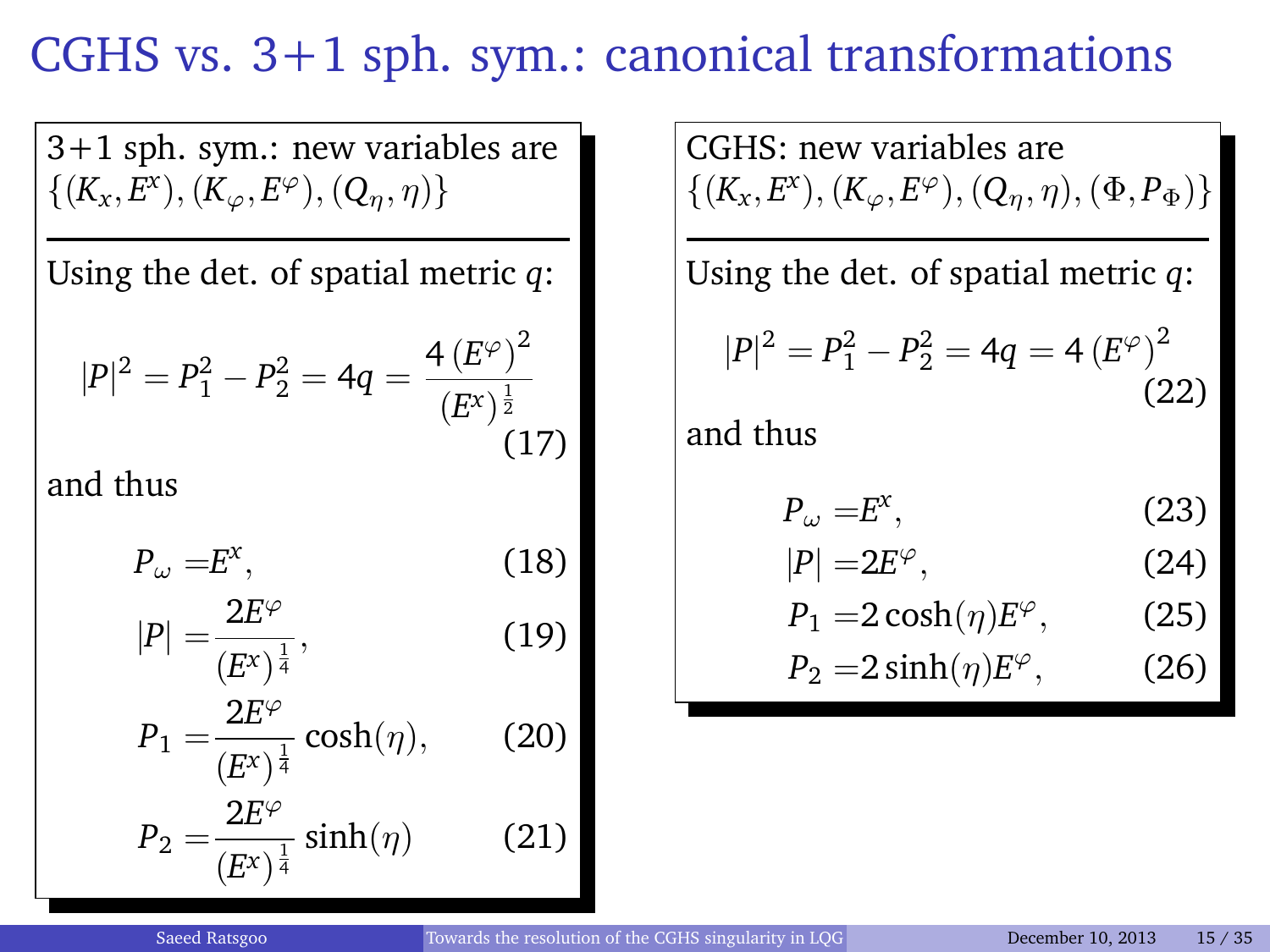#### CGHS vs. 3+1 sph. sym.: canonical variables II.

After these transformations we have the following pairs

 $3+1$  sph. sym.:

• Canonical pairs:

 $\{(K_x, E^x), (K_\varphi, E^\varphi)\}$  $(27)$ 

• Total *H* (with a gauge fixing):

 $H = N\mathcal{H} + N^1\mathcal{D}$  $(28)$  CGHS:

• Canonical pairs:

 $\{(K_x, E^x), (K_\varphi, E^\varphi), (\Phi, P_\Phi)\}$ (29)

- Total *H* (with a gauge fixing):
	- $H = N\mathcal{H} + N^1\mathcal{D} + B\mu$  (30)
- Due to this gauge fixing:

$$
K_x = \omega_1 \tag{31}
$$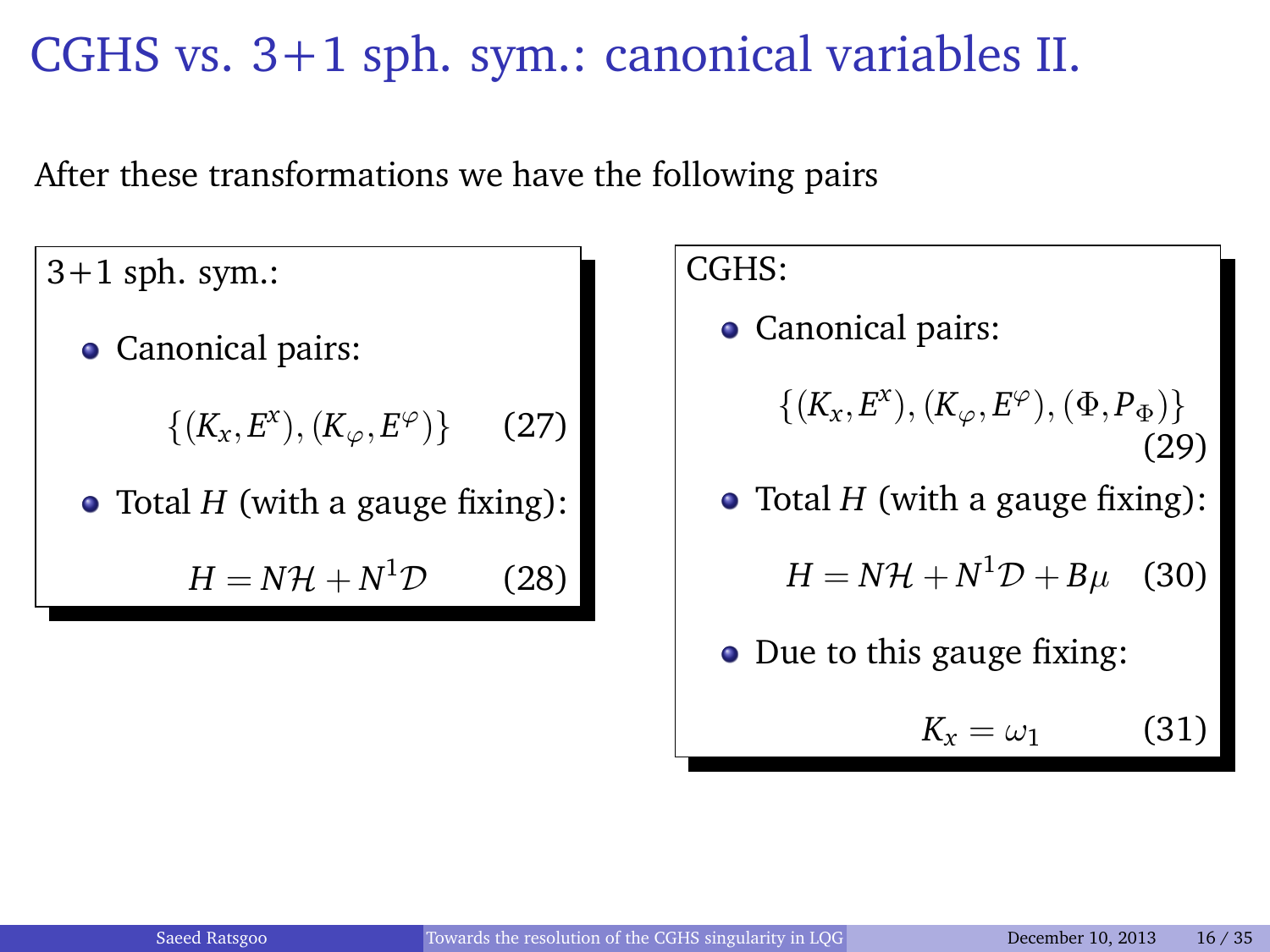#### CGHS without conformal trans.: a 2nd class system I.

• The preservation of  $\mu$  leads to a new constraint  $\alpha$ 

$$
\dot{\mu} \approx 0 \Rightarrow \alpha = K_{\varphi} + \frac{1}{2} \frac{P_{\Phi} \Phi}{E^{\varphi}} \approx 0 \tag{32}
$$

• These two are second class  $\{\mu, \alpha\} \not\approx 0 \Rightarrow$  solve them

$$
\mu = 0 \Rightarrow \Phi = 2\sqrt{E^x},\tag{33}
$$

$$
\alpha = 0 \Rightarrow P_{\Phi} = -\frac{K_{\varphi}E^{\varphi}}{\sqrt{E^x}}.
$$
\n(34)

+ introduce the Dirac brackets:

$$
\{K_x(x), E^x(y)\}_D = \{K_\varphi(x), E^\varphi(y)\}_D = \{f(x), P_f(y)\}_D = \delta(x - y), \quad (35)
$$

$$
\{K_x(x), K_\varphi(y)\}_D = \frac{K_\varphi}{E^x} \delta(x - y),\tag{36}
$$

$$
\{K_x, E^{\varphi}\}_D = -\frac{E^{\varphi}}{E^x} \delta(x - y),\tag{37}
$$

$$
\{E^x, K_{\varphi}\}_D = \{E^x, E^{\varphi}\}_D = \{f, \text{any}\}_D = \{P_f, \text{any}\}_D = 0,\tag{38}
$$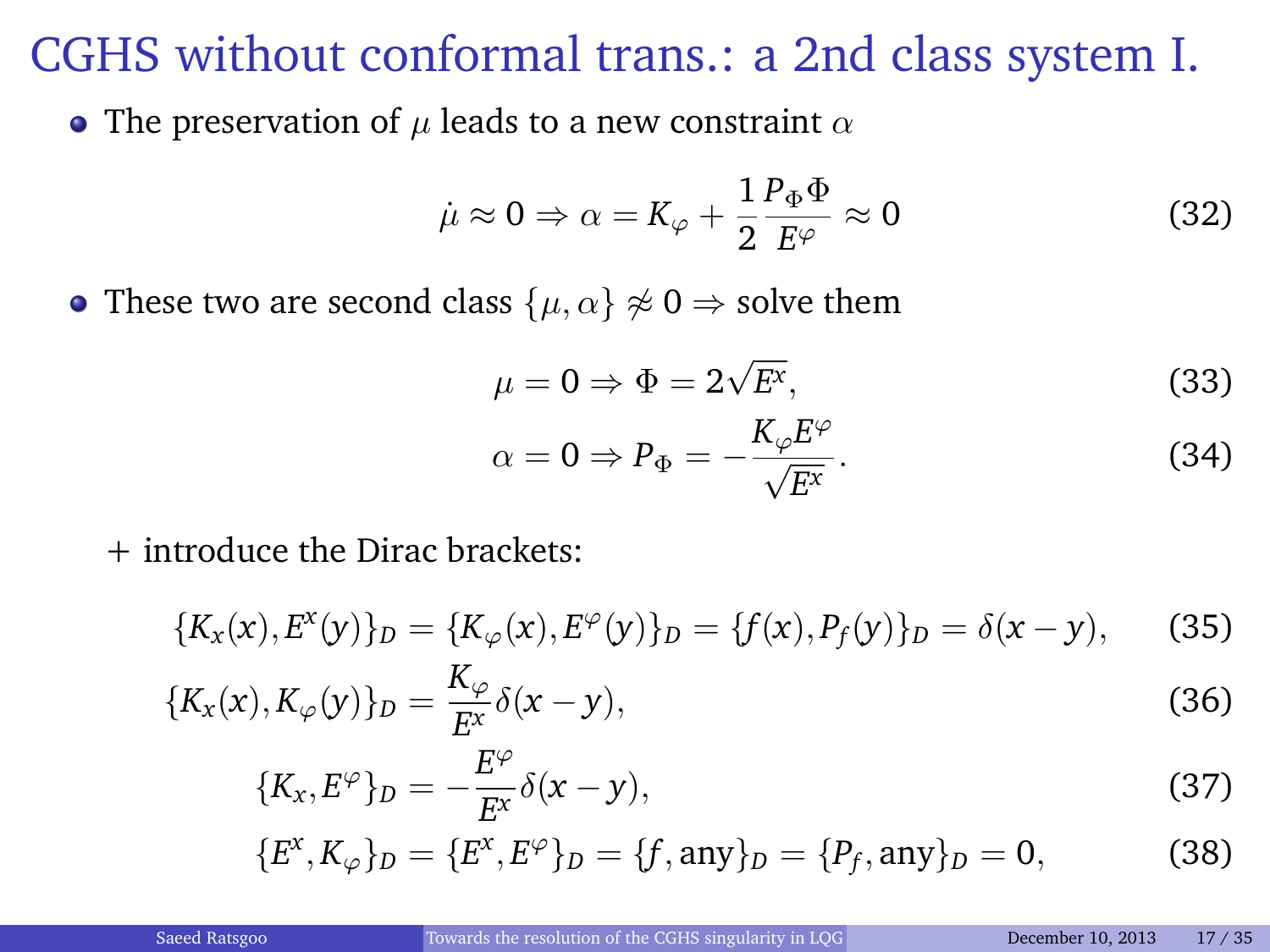#### CGHS without conformal trans.: a 2nd class system II.

The total Hamiltonian is now

$$
H = N\mathcal{H} + N^1 \mathcal{D} \tag{39}
$$

The canonical pairs present in the Hamiltonian are now

$$
\{(K_x, E^x), (K_\varphi, E^\varphi)\}\tag{40}
$$

• Also with a simple redefinition

$$
U_x = K_x + \frac{E^{\varphi} K_{\varphi}}{E^x} \tag{41}
$$

the Dirac brackets can be cast into the "standard" form:

$$
\{U_x(x), E^x(y)\}_D = \{K_\varphi(x), E^\varphi(y)\}_D = \{f(x), P_f(y)\}_D = \delta(x - y)
$$
(42)

with the rest of them being zero.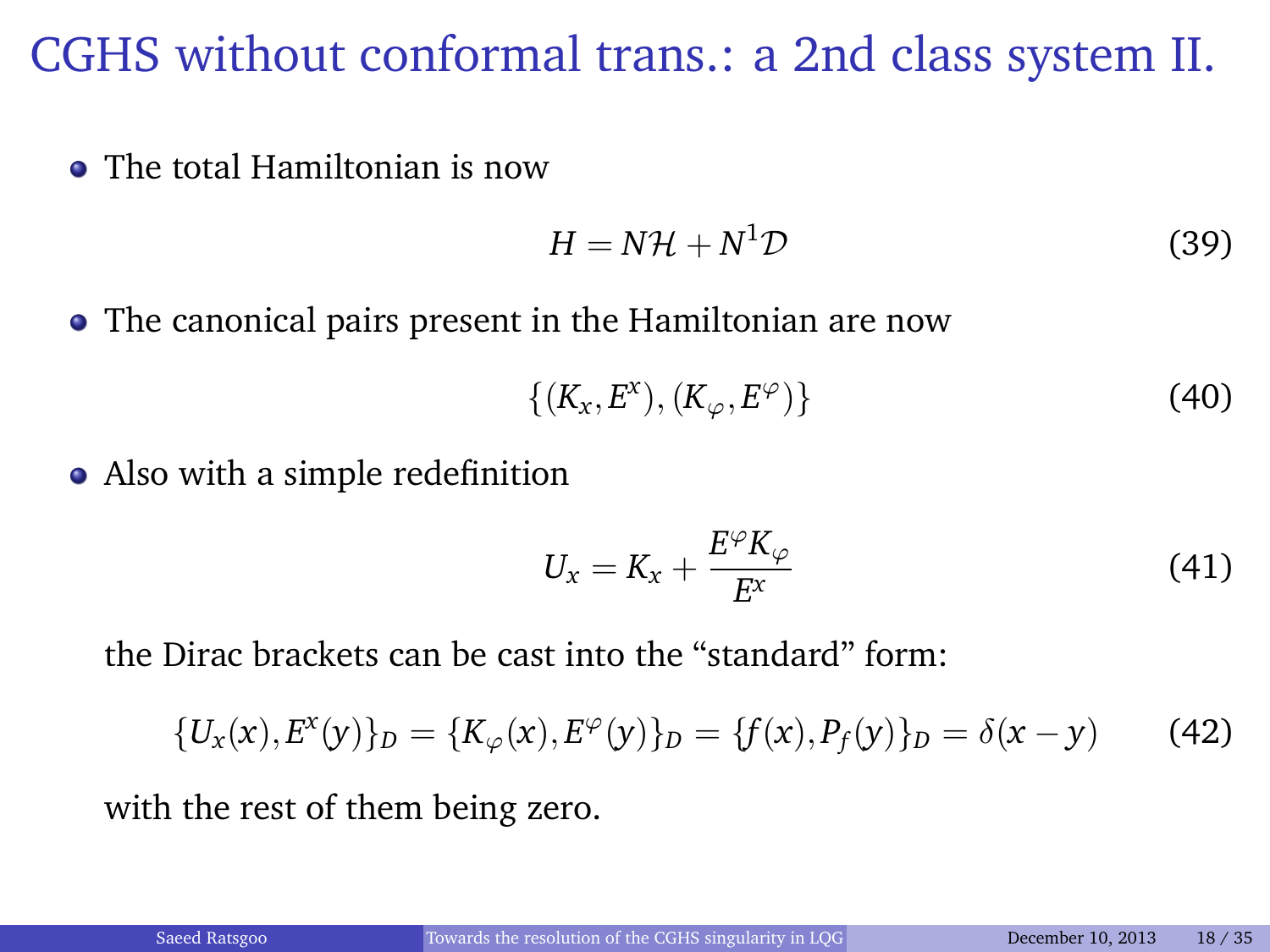Lie algebra among constraints

• A rescaling of shift

$$
\overline{N}^1 = N^1 + \frac{NK_{\varphi}}{E^{\chi'}} \tag{43}
$$

followed by a rescaling of lapse

$$
\overline{N} = N \frac{E^{\varphi} E^{\mathrm{x}}}{E^{\mathrm{x}}} \tag{44}
$$

leads to a total derivative H:

$$
H = \overline{N} \left[ \frac{\partial}{\partial x} \left( \frac{1}{2} \frac{E^{x/2}}{E^{\varphi 2} E^x} - 2E^x \lambda^2 - \frac{1}{2} \frac{K_{\varphi}^2}{E^x} \right) \right] + \overline{N}^1 \left[ -U_x E^{x/2} + f' P_f + E^{\varphi} K_{\varphi}' \right]
$$
\n(45)

• This means

$$
\{\mathcal{H}(x),\mathcal{H}(y)\}_D=0\tag{46}
$$

• Now we have a Lie algebra

$$
\{\mathcal{D},\mathcal{D}\}_D=\kappa_1\mathcal{D},\qquad \{\mathcal{D},\mathcal{H}\}_D=\kappa_2\mathcal{H},\qquad \{\mathcal{H},\mathcal{H}\}_D=0\qquad \quad \text{(47)}
$$

and the Dirac quantization can be pursued.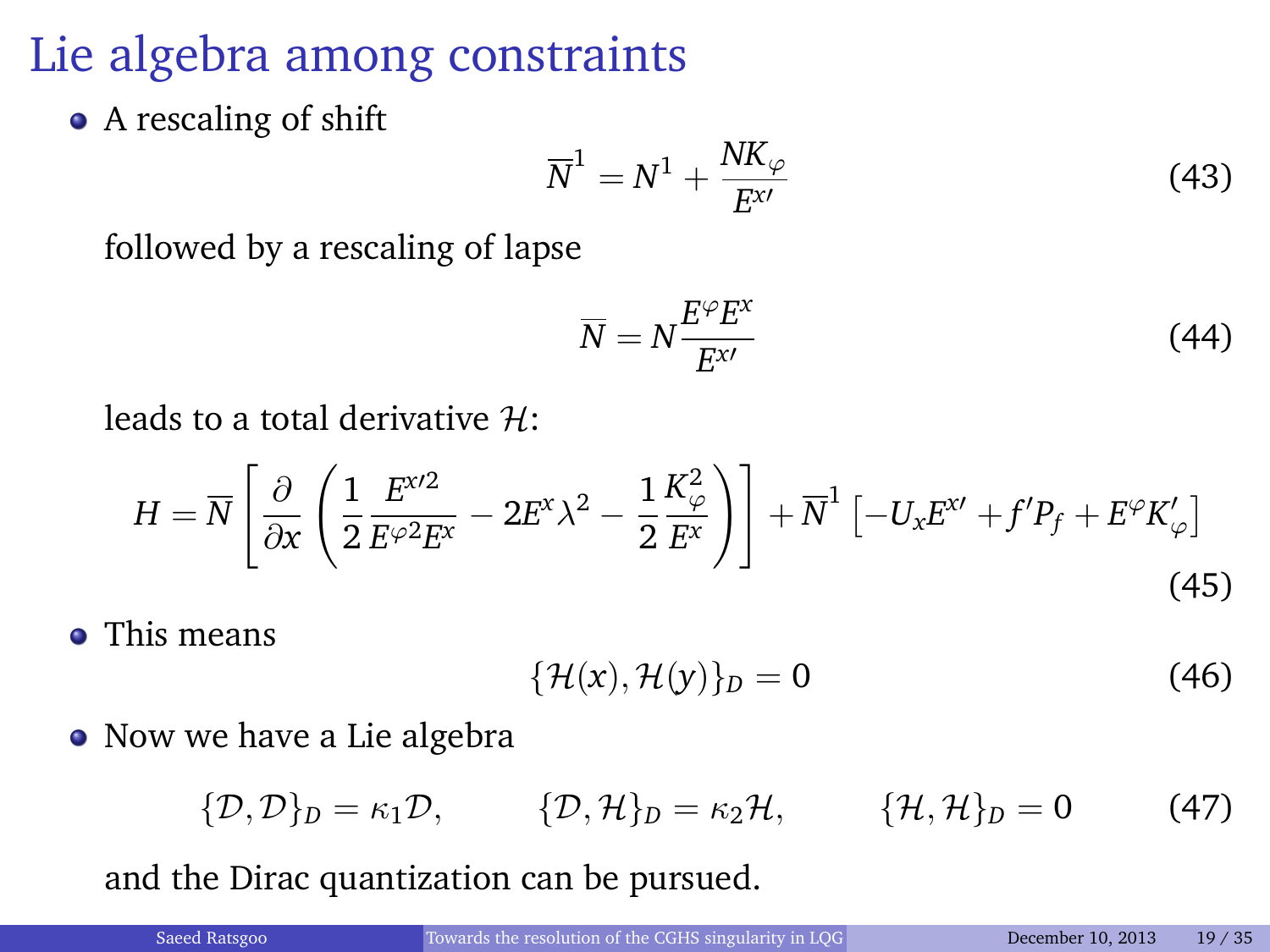#### Preparing  $H$  for quantization

Integrating the Hamiltonian constraint by parts, renaming  $\overline{N}' \to N$  and rescaling by  $N \to 2NE^{\varphi}(E^x)^2$  we will get an  $\mathcal H$  suitable for our purposes (especially operator ordering and representation):

$$
\mathcal{H}(N) = NE^{x} \left[ 4 \left( E^{x} \right)^{2} E^{\varphi} \lambda^{2} + K_{\varphi}^{2} E^{\varphi} - 4 G M E^{\varphi} E^{x} - \frac{\left( E^{x \prime} \right)^{2}}{E^{\varphi}} \right]
$$
(48)

- The term *GM* appears after imposing boundary condition for the lapse.
- $\bullet$  To see the difference, compare this with the one for the 3+1 sph. sym.

$$
\mathcal{H}(N) = NE^{x} \left[ E^{\varphi} + K_{\varphi}^{2} E^{\varphi} - \frac{2GME^{\varphi}}{\sqrt{E^{x}}} - \frac{(E^{x})^{2}}{4E^{\varphi}} \right]
$$
(49)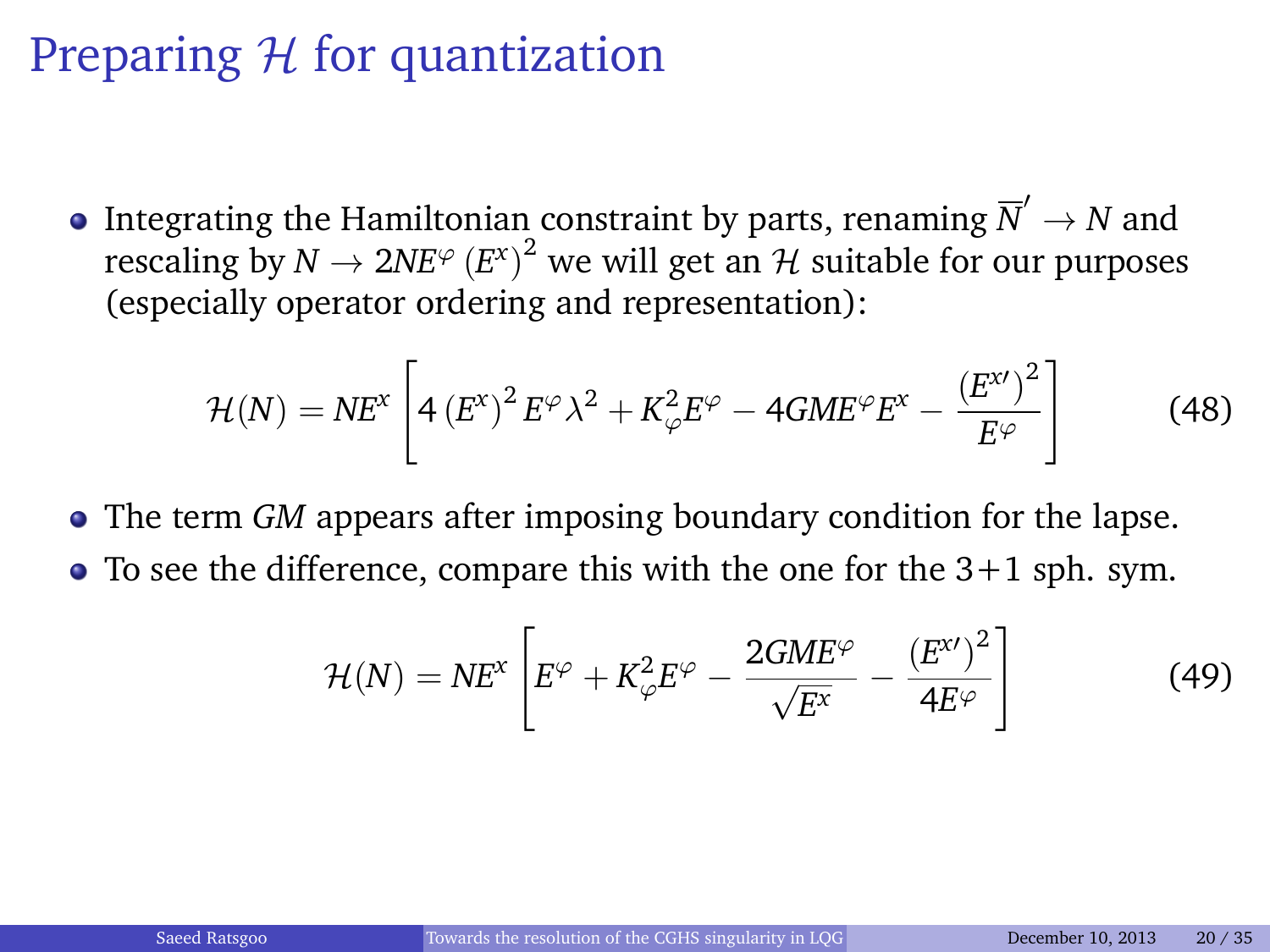**Quantization**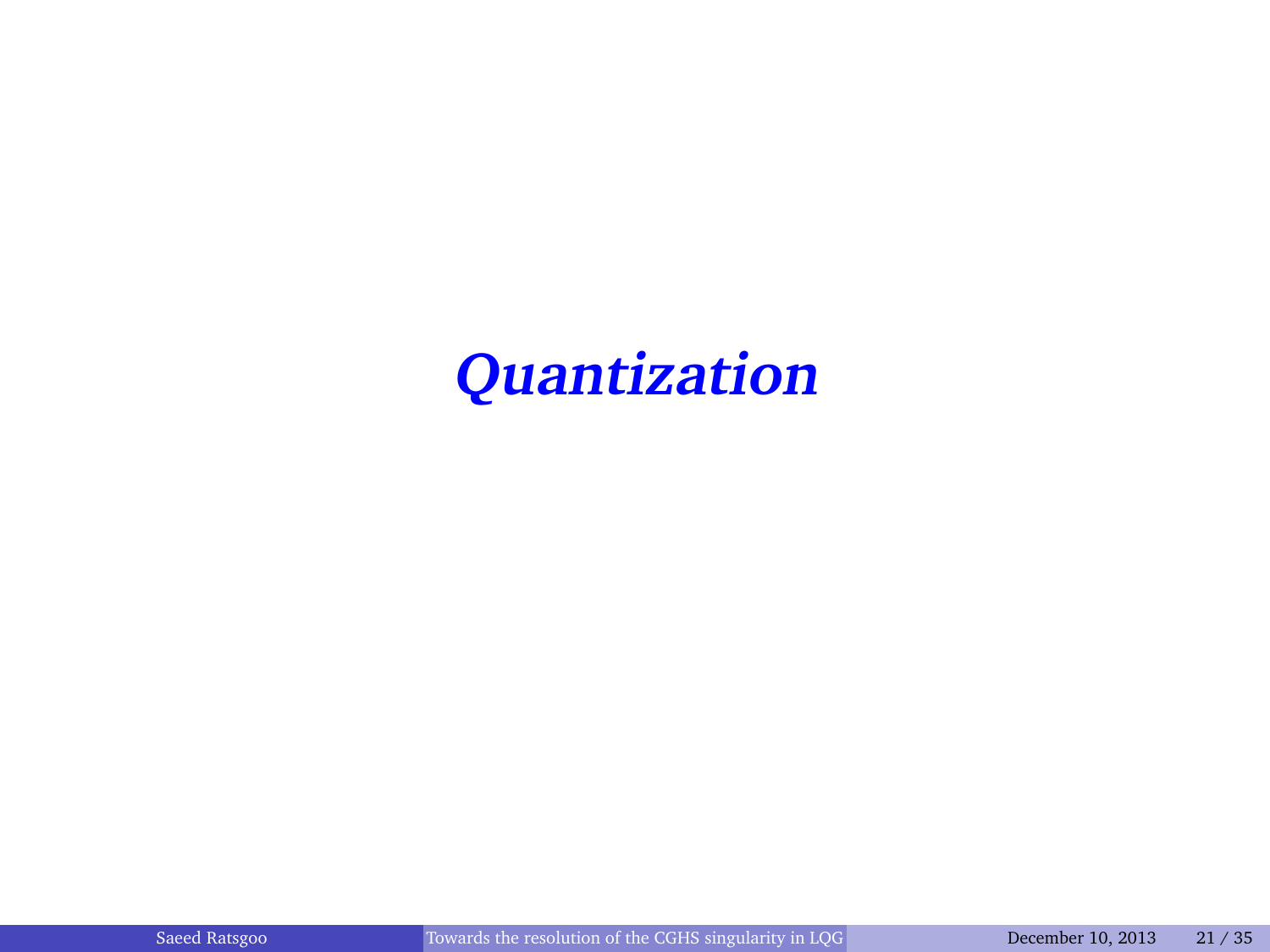#### Kinematical Hilbert space: states (CGHS & 3+1)

- Let's take the following polymerization  $K_{\varphi} \to \sin(\rho K_{\varphi})/\rho$ .
- The space of Cyl consists of

$$
\langle U_x, K_{\varphi}|g, \vec{k}, \vec{\mu} \rangle = \prod_{e_j \in g} \exp\left(\frac{i}{2}k_j \int_{e_j} dx \, U_x(x)\right) \prod_{v_j \in g} \exp\left(\frac{i}{2} \mu_j K_{\varphi}(v_j)\right). \tag{50}
$$

with  $k_i \in \mathbb{Z}$  edge color, and  $\mu_i \in \mathbb{R}$  being vertex color  $\Rightarrow$  point holonomies are quasi-periodic function  $\Rightarrow$  nonseparable Hilbert space.

Hilbert space of the point holonomies is  $L^2(\mathbb{R}_{\text{Bohr}}, d\mu_{\text{Bohr}})$ ; of the normal holonomies is space of square summable functions  $\ell^2;$  of the global degree of freedom *M* is  $\mathcal{H}_{kin}^M = L^2(\mathbb{R}, dM)$ ; the whole space is:

$$
\mathcal{H}_{\text{kin}} = \mathcal{H}_{\text{kin}}^{M} \otimes \left[ \bigotimes_{j=1}^{V} \ell_{j}^{2} \otimes L_{j}^{2}(\mathbb{R}_{\text{Bohr}}, d\mu_{\text{Bohr}}) \right]
$$
(51)

• The basis set of this space is  $\{|q,\vec{k},\vec{\mu},M\rangle\}$ .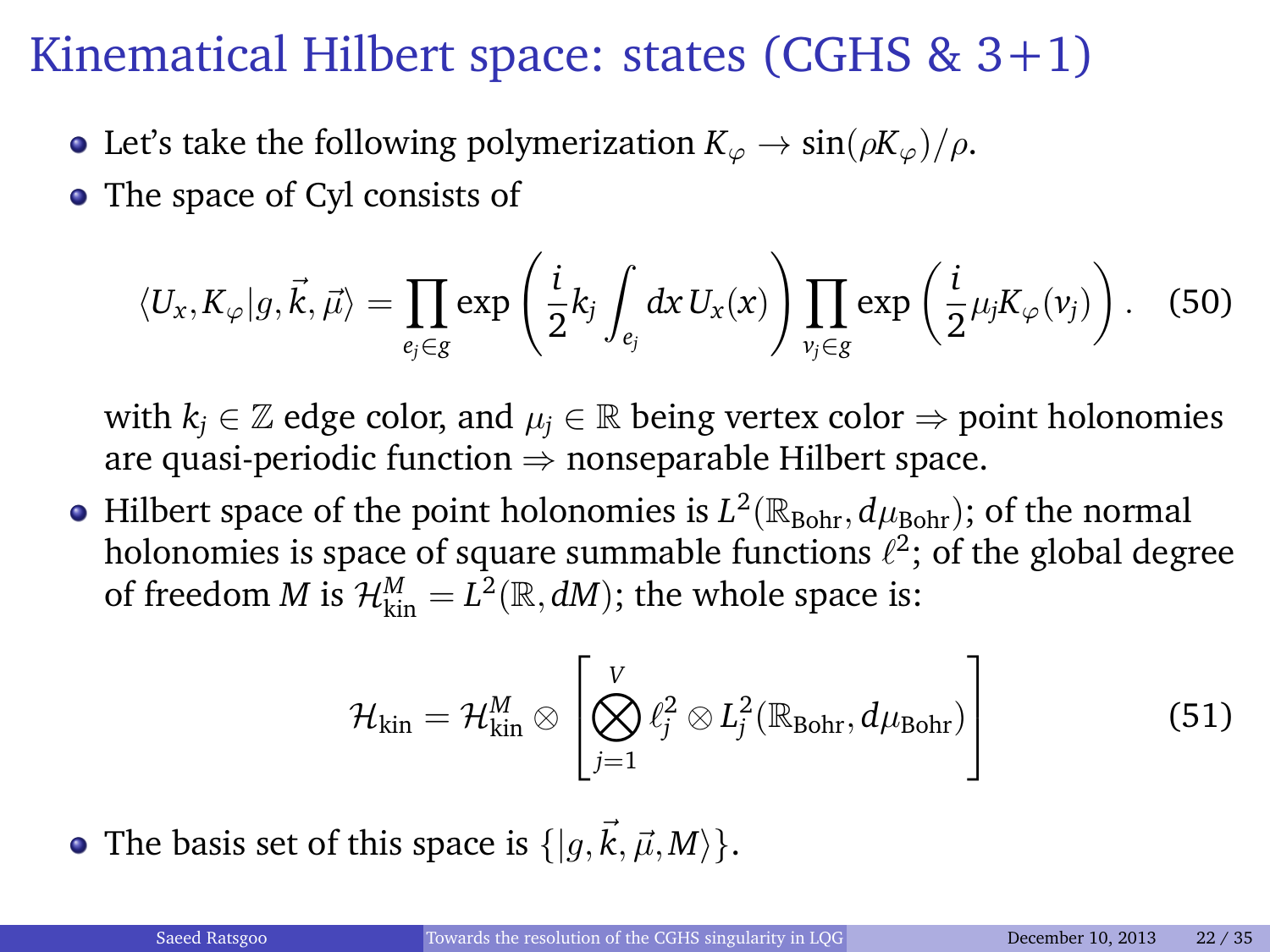#### Kinematical Hilbert space: inner product (CGHS & 3+1)

- $\bullet$  A spin network defined on q can be regarded as a spin network with support on a larger graph  $\bar{g} \supset g$  by assigning trivial labels to the edges and vertices which are not in g.
- For any two graphs g and g', take  $\bar{g} = g \cup g'$ . Then the inner product is

$$
\langle g, \vec{k}, \vec{\mu}, M | g', \vec{k}', \vec{\mu}', M' \rangle = \delta(M - M') \prod_{\text{edges}} \delta_{k_j, k'_j} \prod_{\text{vertices}} \delta_{\mu_j, \mu'_j}
$$
  

$$
= \delta(M - M') \delta_{\vec{k}, \vec{k}'} \delta_{\vec{\mu}, \vec{\mu}'} \qquad (52)
$$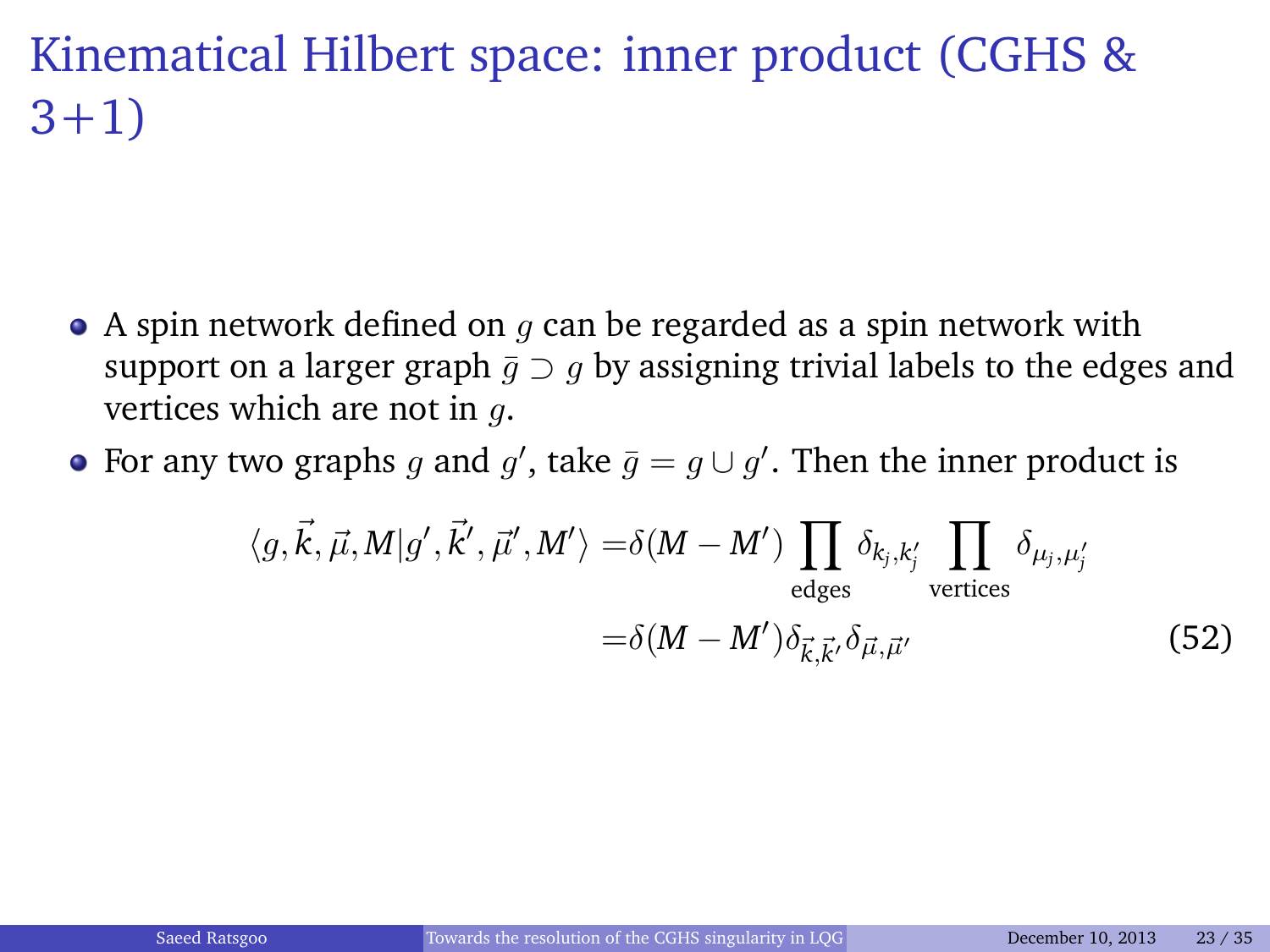#### Representing the operators (CGHS  $& 3+1$ )

Due to the canonical relations, we have the following representation

$$
\hat{E}_{\varphi}|g,\vec{k},\vec{\mu},M\rangle = \ell_{\text{Pl}}^2 \sum_{\nu_j \in g} \delta(x-x_j)\mu_j|g,\vec{k},\vec{\mu},M\rangle \tag{53}
$$

$$
\hat{E}_x|g,\vec{k},\vec{\mu},M\rangle = \ell_{\text{Pl}}^2 k_j|g,\vec{k},\vec{\mu},M\rangle \tag{54}
$$

$$
\hat{M}|g,\vec{k},\vec{\mu},M\rangle = M|g,\vec{k},\vec{\mu},M\rangle \tag{55}
$$

- *M* corresponds to the Dirac observable on the boundary associated to the mass of the black hole.
- The operator associated to the holonomy is

$$
\hat{N}_{n\rho}^{\varphi}(x)|g,\vec{k},\vec{\mu},M\rangle=|g,\vec{k},\vec{\mu}'_{\pm n\rho},M\rangle,\qquad n\in\mathbb{N}\tag{56}
$$

where the new vector  $\vec{\mu}'_{\pm n \rho}$  either has just the same components as  $\vec{\mu}$  up to  $\mu_i \rightarrow \mu_i \pm n\rho$  if *x* coincides with a vertex of the graph located at  $x(v_i)$ , or it will be  $\vec{\mu}$  with a new component  $\{\ldots,\mu_j,\pm n\rho,\mu_{j+1},\ldots\}$  with  $x(v_i) < x < x(v_{i+1}).$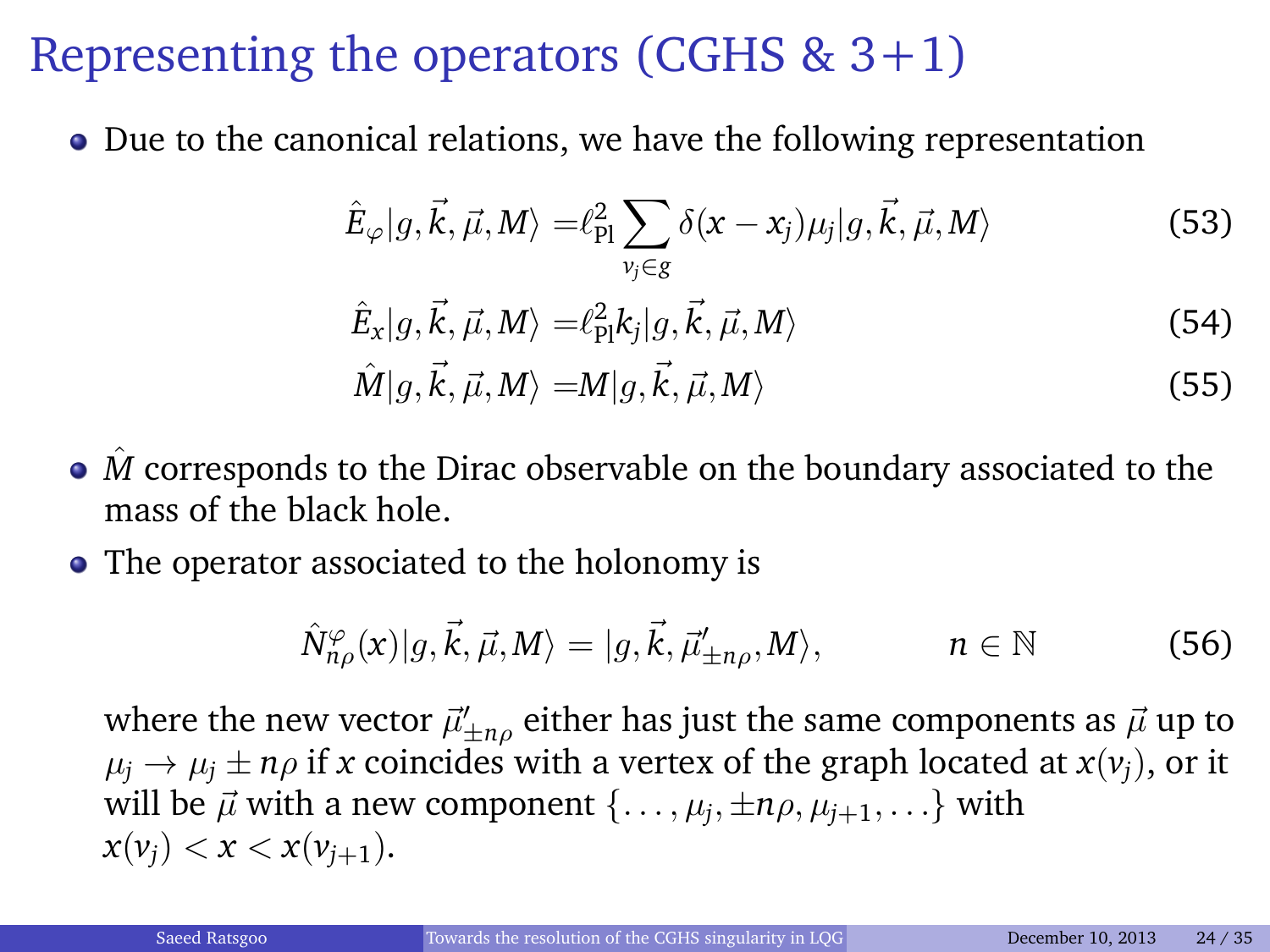#### Representing the operators (CGHS vs.  $3+1$ )

Note the difference in the interpretation of the *E <sup>x</sup>* although they are represented the same in both models

$$
\hat{E}_x|g,\vec{k},\vec{\mu},M\rangle = \ell_{\text{Pl}}^2 k_j|g,\vec{k},\vec{\mu},M\rangle \tag{57}
$$

- In the CGHS case, classically  $E^x$  is actually the (square) of the dilaton field and should have info about that, while in the  $3+1$  sph. sym. it is the triad component and have information about the metric.
- $\triangleright$  Care should be taken in interpreting and applying the seemingly same results, especially in cases involving *E x* .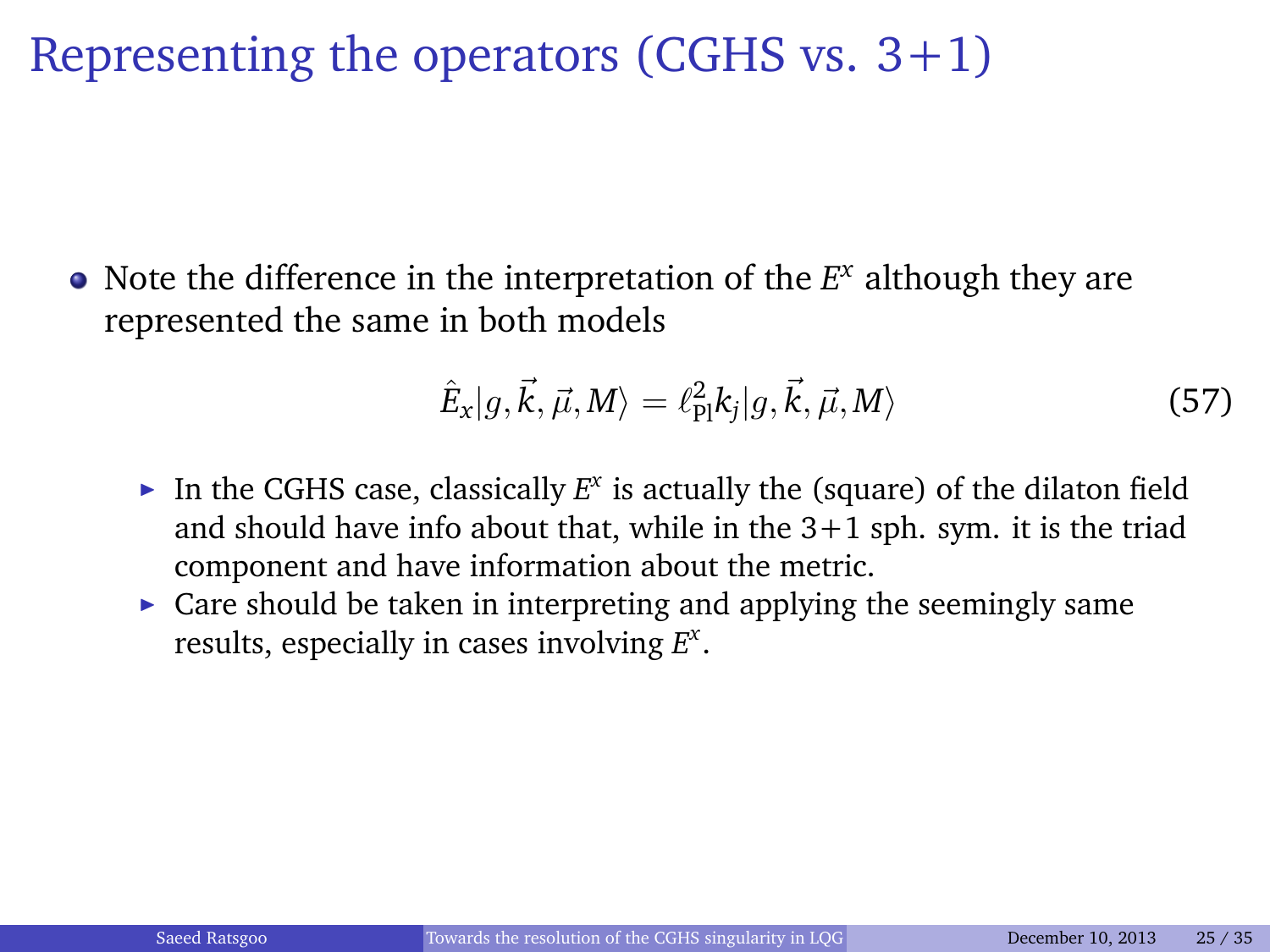#### Hamiltonian constraint operator I.

• Adopt the following form and ordering for  $H$ :

$$
\hat{\mathcal{H}}(N) = \int dx N(x) \hat{E}^{x} \left\{ \hat{\Theta} + 4 \left( 1 - \frac{G\hat{M}}{\hat{E}^{x} \lambda^{2}} \right) \hat{E}^{\varphi} \lambda^{2} (\hat{E}^{x})^{2} - \widehat{\left[ \frac{1}{\hat{E}^{\varphi}} \right]} \left[ (\hat{E}^{x})' \right]^{2} \right\}
$$
(58)

 $\hat{\Theta}(x)$  acting on the kinematical states as [Martin-Benito, Mena Marugan, Olmedo, Pawlowski]

$$
\hat{\Theta}(x)|g,\vec{k},\vec{\mu},M\rangle = \sum_{\nu_j\in g} \delta(x-x(\nu_j))\hat{\Omega}_{\varphi}^2(\nu_j)|g,\vec{k},\vec{\mu},M\rangle,\tag{59}
$$

is defined by means of the non-diagonal operator

$$
\hat{\Omega}_{\varphi}(\nu_j) = \frac{1}{4i\rho} |\hat{E}^{\varphi}|^{1/4} \left[ \widehat{\text{sgn}(E^{\varphi})} \big( \hat{N}_{2\rho}^{\varphi} - \hat{N}_{-2\rho}^{\varphi} \big) + \big( \hat{N}_{2\rho}^{\varphi} - \hat{N}_{-2\rho}^{\varphi} \big) \widehat{\text{sgn}(E^{\varphi})} \right] |\hat{E}^{\varphi}|^{1/4} \Big|_{\nu_j},\tag{60}
$$

where

$$
|\hat{E}^{\varphi}|^{1/4}(v_j)|g,\vec{k},\vec{\mu},M\rangle = \ell_{\rm Pl}^{1/2}|\mu_j|^{1/4}|g,\vec{k},\vec{\mu},M\rangle, \tag{61}
$$

$$
\widehat{\text{sgn}(\mathcal{F}^{\varphi}(\nu_j))}|g,\vec{k},\vec{\mu},M\rangle = \text{sgn}(\mu_j)|g,\vec{k},\vec{\mu},M\rangle,\tag{62}
$$

have been constructed by means of the spectral decomposition of  $\hat{E}^{\varphi}$  on the kinematical Hilbert space.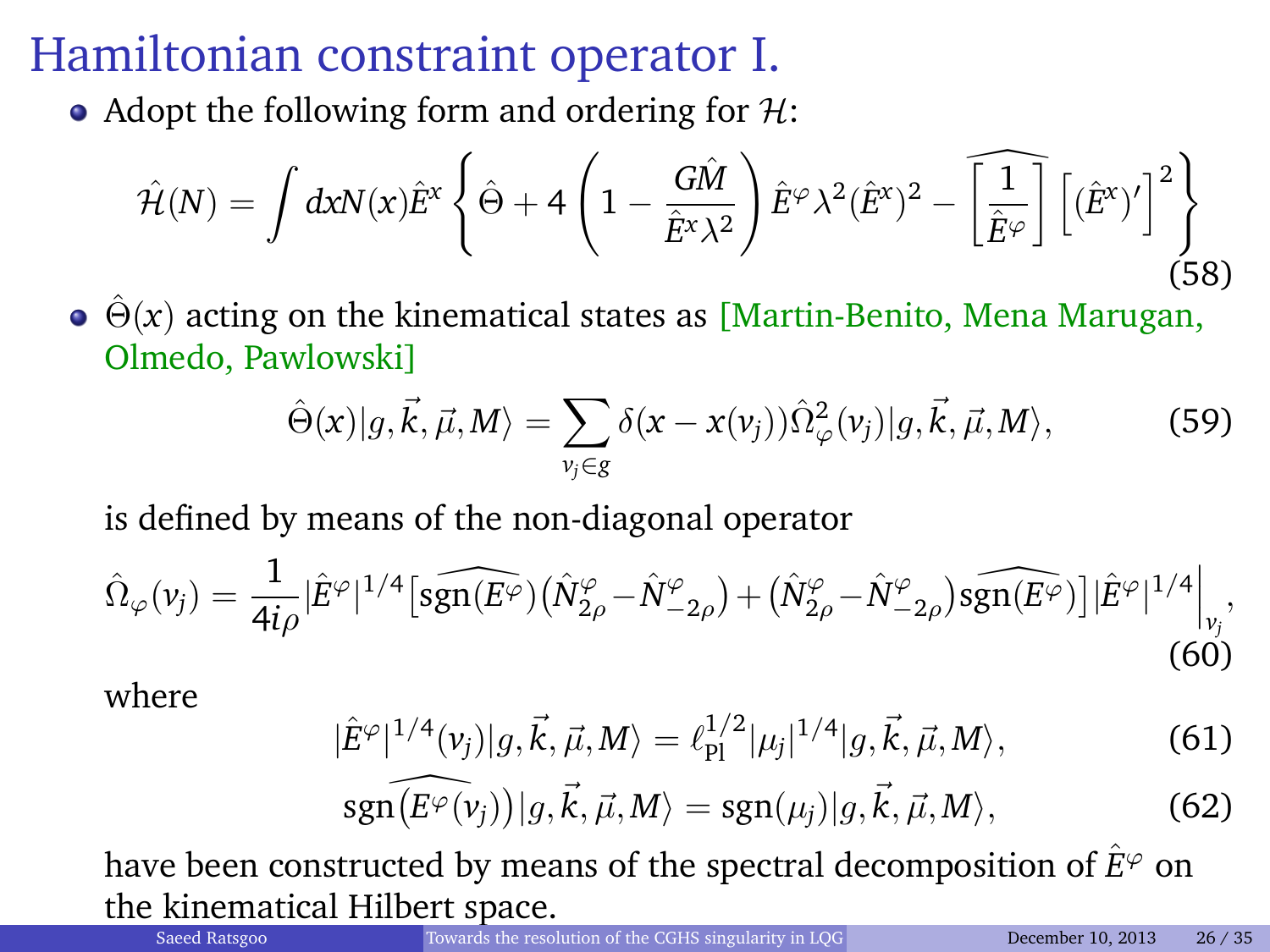#### Hamiltonian constraint operator II.

Also for the operator  $\widehat{\left(1/\hat{E}^{\varphi}\right)}$ , we use the Thiemann's trick

$$
\frac{\text{sgn}(E^{\varphi})}{\sqrt{|E^{\varphi}|}} = \frac{2}{G} \{ K_{\varphi}, \sqrt{E^{\varphi}} \}
$$
(63)

#### to get

$$
\widehat{\left[\frac{1}{\hat{E}^{\varphi}}\right]}|g,\vec{k},\vec{\mu},M\rangle = \sum_{v_j \in g} \delta(x-x(v_j)) \frac{\text{sgn}(\mu_j)}{\ell_{\text{Pl}}^2 \rho^2} (|\mu_j + \rho|^{1/2} - |\mu_j - \rho|^{1/2})^2 |g,\vec{k},\vec{\mu},M\rangle \tag{64}
$$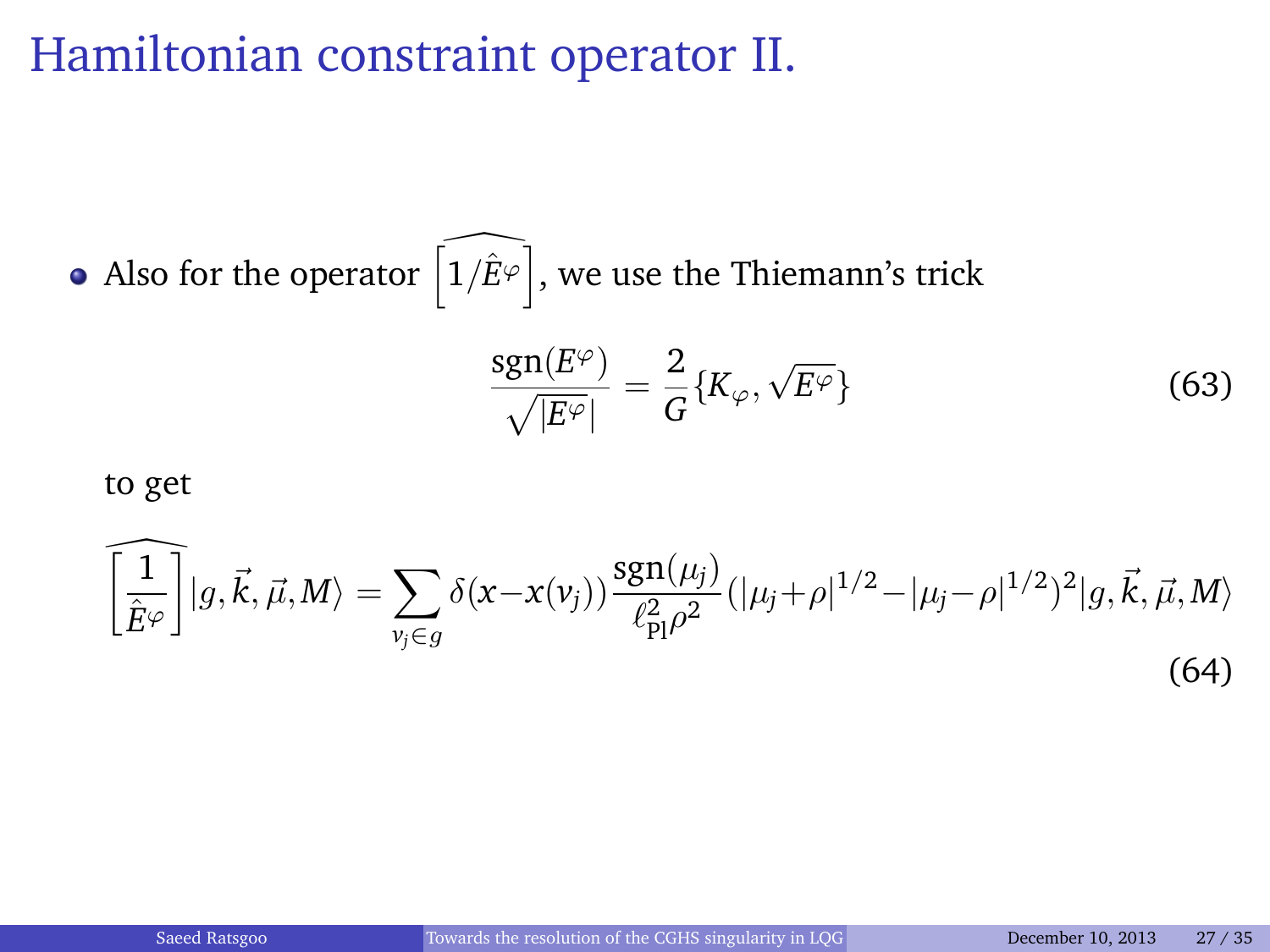#### Solving Hamiltonian constraint

• Acting the Hamiltonian constraint on  $|q,\vec{k}, \vec{\mu}, M\rangle$  yields

<span id="page-27-0"></span>
$$
\hat{\mathcal{H}}(N)|g,\vec{k},\vec{\mu},M\rangle = \sum_{\nu_j \in g} N(x_j) (\ell_{\text{Pl}}^4 k_j) \left[ f_0(\mu_j,k_j,M) | g,\vec{k},\vec{\mu},M\rangle \right. \\
\left. - f_+(\mu_j) | g,\vec{k},\vec{\mu}_{+4\rho_j},M\rangle \right. \\
\left. - f_-(\mu_j) | g,\vec{k},\vec{\mu}_{-4\rho_j},M\rangle \right] \tag{65}
$$

- It can be seen that the RHS above vanishes for  $k_i = 0$ .
- Also the functions  $f_{+}$  and  $f_{0}$  are such that the RHS of above is vanishing for  $\mu_i = 0$ .
- Above equation slightly different in  $3+1$  sph. sym. (details of the forms of the *f*'s for example) but the above two point are true there too.
- Let's call  $\{|q, 0\rangle\}$  the set of states with  $\mu_i = 0$  and/or  $k_i = 0$ .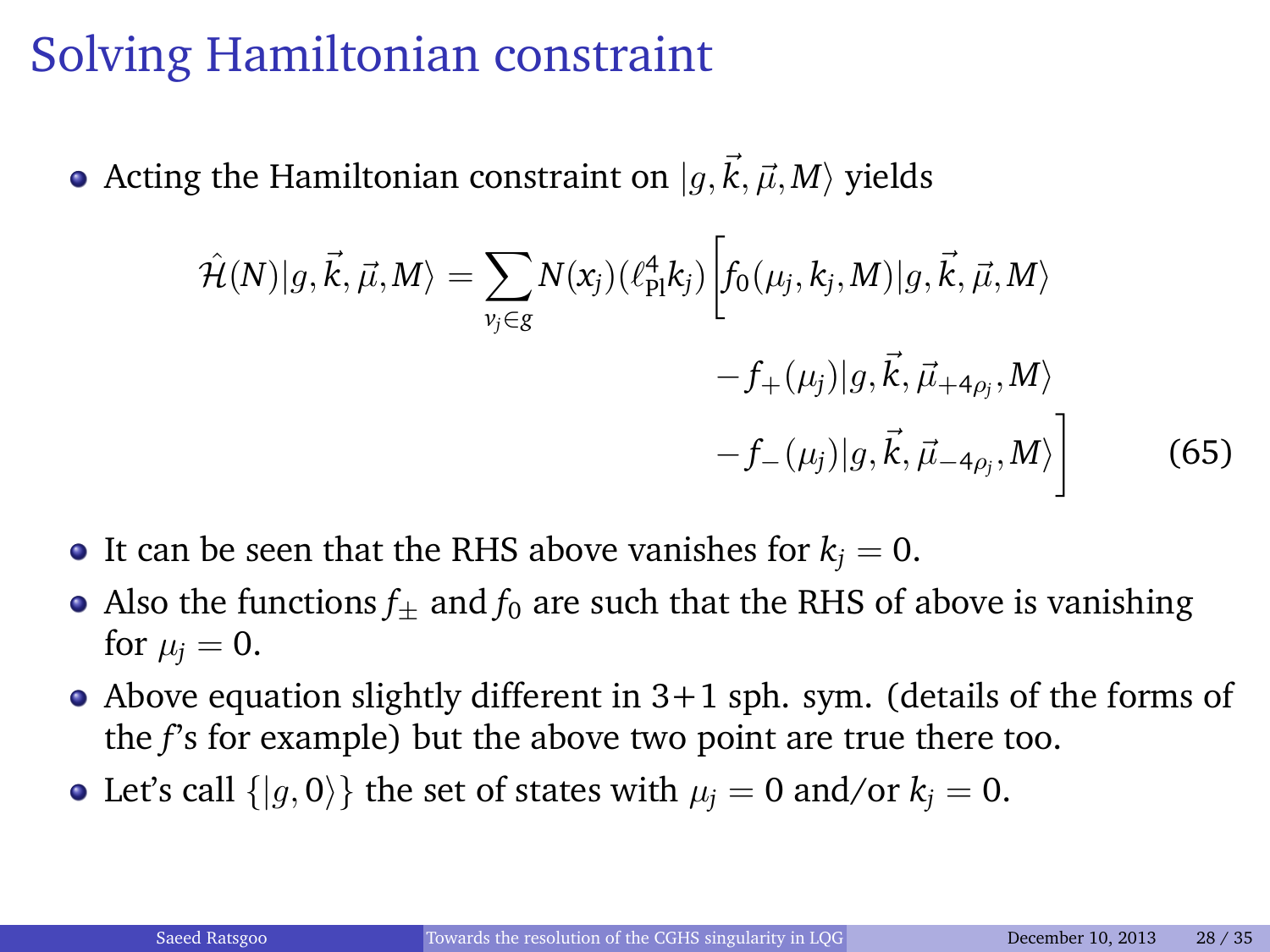#### Singularity resolution

- The states  $\{|q, 0\rangle\}$  have finite norm. This together with group averaging allows us to decouple them from the physical Hilbert space.
- Thus we are left only with the orthogonal complement of  $\{|g, 0\rangle\}$  for the physical Hilbert space.
- The volume operator for the CGHS model is

$$
\hat{\mathcal{V}}|g,\vec{k},\vec{\mu},M\rangle \propto \sum_{\nu_j\in g} \mu_j|g,\vec{k},\vec{\mu},M\rangle
$$
\n(66)

• Thus since the physical Hilbert space does not contain any state with  $\mu_i = 0$  and/or  $k_i = 0$ , there is no singularity state present at the quantum level.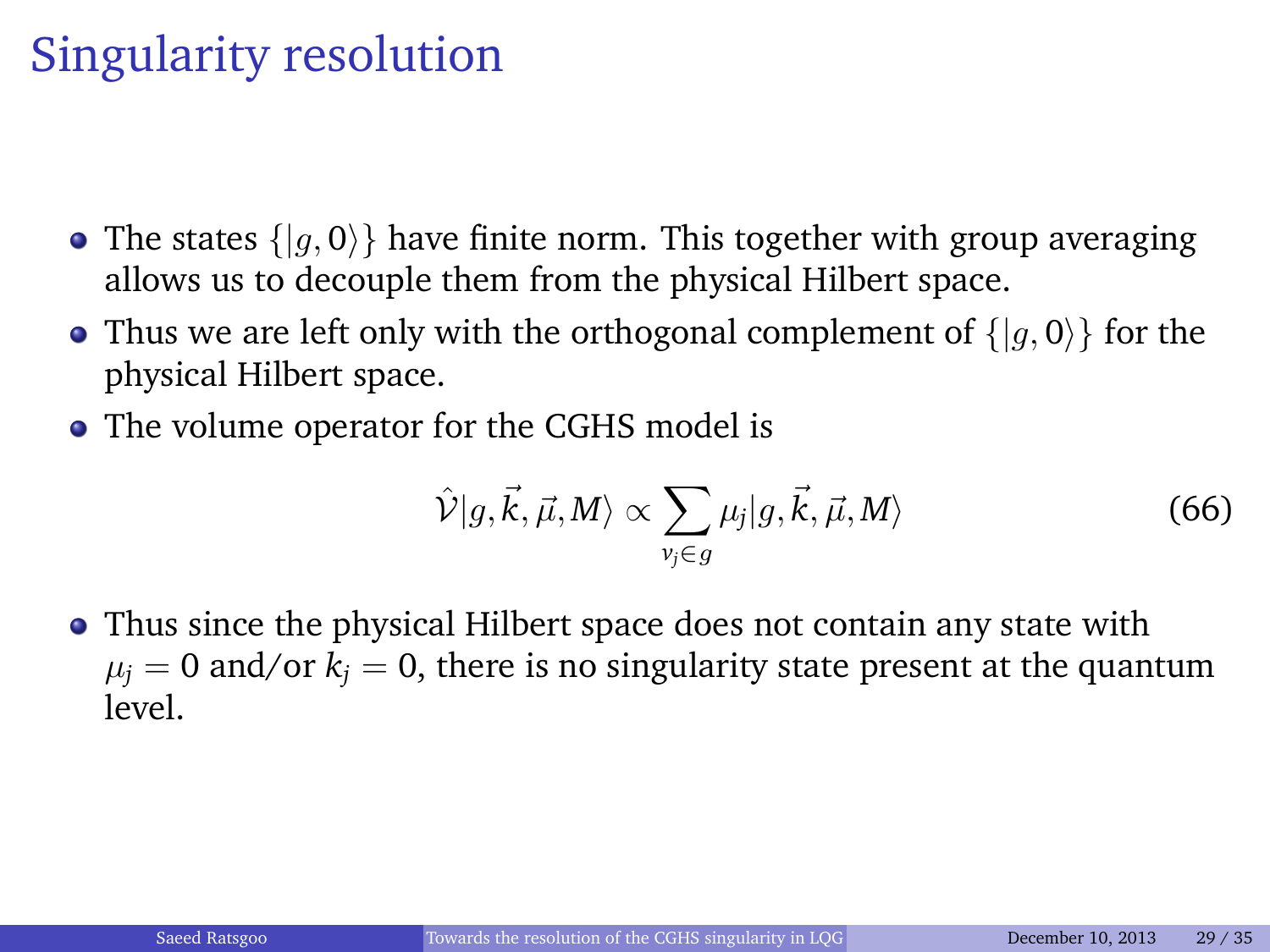#### Other properties of the solutions I. (CGHS  $& 3+1$ )

The states annihilated by  $\hat{\mathcal{H}}(N)$ , assuming they belong to Cyl $^*$ , can be written as

$$
(\Psi_g| = \int_0^\infty dM \sum_{\vec{k}} \sum_{\vec{\mu}} \langle g, \vec{k}, \vec{\mu}, M | \psi(M) \chi(\vec{k}) \phi(\vec{k}, \vec{\mu}, M) \tag{67}
$$

with  $\psi(M)$  being the analog of Kuchař mass function and  $\chi(\vec{k})$  an arbitrary function of finite norm.

The action of the  $\hat{\mathcal{H}}(N)$  on these,  $\sum_{\nu_j\in g}(\Psi_g|\hat{H}(N_j)^\dag=0,$  gives a set of difference equations, one for each *v<sup>j</sup>* ,

$$
-f_{+}(\mu_j - 4\rho)\phi_j(\mu_j - 4) - f_{-}(\mu_j + 4\rho)\phi_j(\mu_j + 4)f_0(k_j, k_{j-1}, \mu_j, M)\phi_j(\mu_j) = 0,
$$
\n(68)

where there is a natural decomposition

$$
\phi(\vec{k}, \vec{\mu}, M) = \prod_{j=1}^{V} \phi_j(k_j, k_{j-1}, \mu_j, M) = \prod_{j=1}^{V} \phi_j(\mu_j)
$$
(69)

 $\bullet$  This action does not mix different graphs  $q$ : The subspace associated with a given graph g is preserved by the action of the scalar constraint such that no new vertices are created.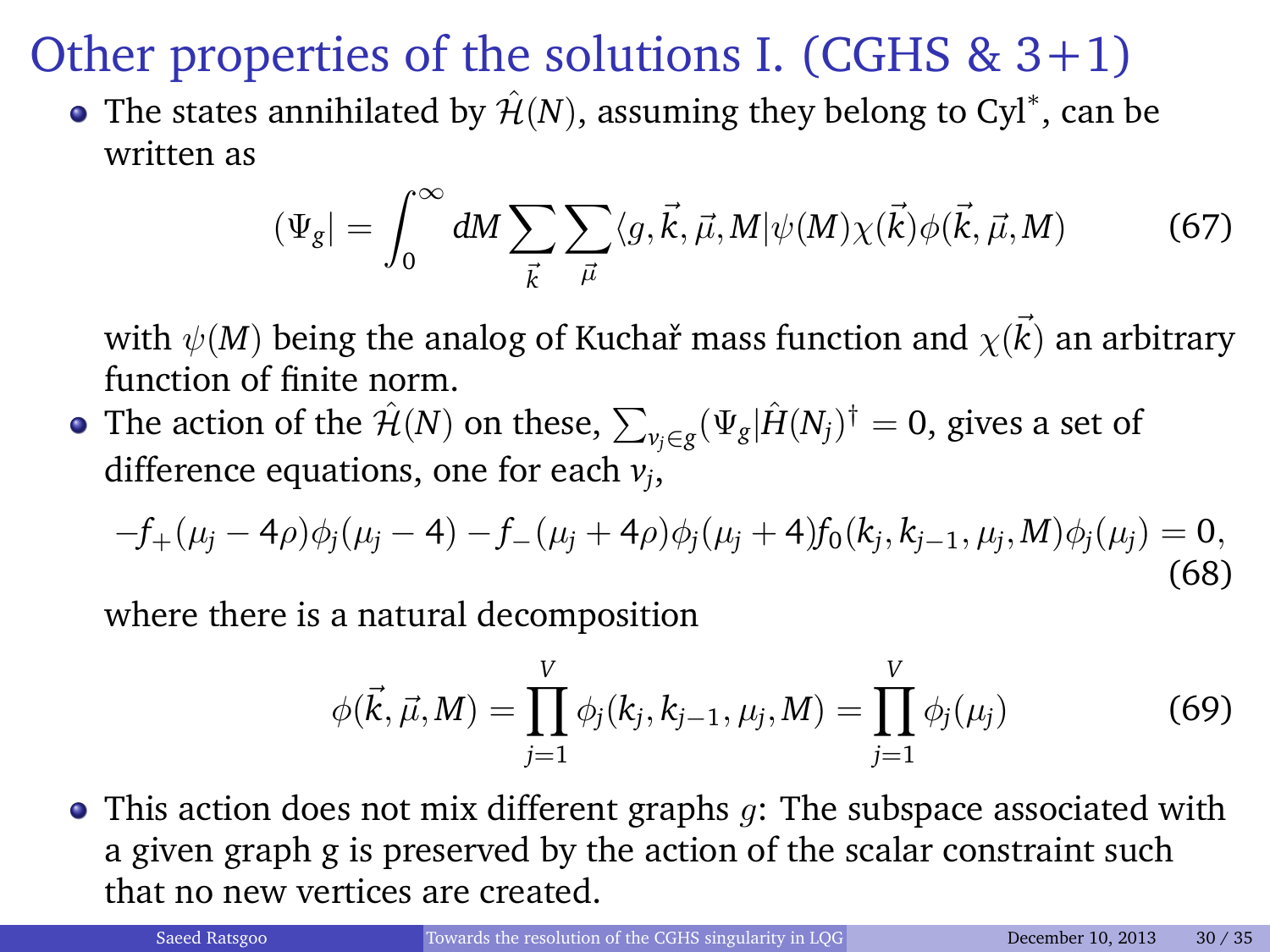#### Other properties of the solutions II. (CGHS  $& 3+1$ )

• Looking at [\(65\)](#page-27-0), we note that under the action of  $\hat{\mathcal{H}}(N)$ :

- If The color of edges  $\{k_i\}$  in preserved.
- $\blacktriangleright$  The color of the vertices, is mixed by means of a difference operator of step  $4\rho$  in the labels  $\mu_i$ .
- The Hamiltonian constraint only mixes states with support in lattices of the labels  $\mu_j$ , with  $j=1,2,\ldots,V$ , of step 4 $\rho$ .
- The functions  $f_{\pm}(\mu_i)$  vanish in the intervals  $[0, \pm 2\rho]$  respectively  $\Rightarrow$ different orientations of the labels  $\mu_i$  are decoupled.
- So, the solution states belong to the subspaces with support on the semilattices  $\mu_j = \epsilon_j \pm 4n\rho$ , with  $n \in \mathbb{N}$  and  $\epsilon_j \in (0, 4\rho)$ :
	- $\blacktriangleright$  The constraint only relates states belonging to separable subspaces of the kinematical one.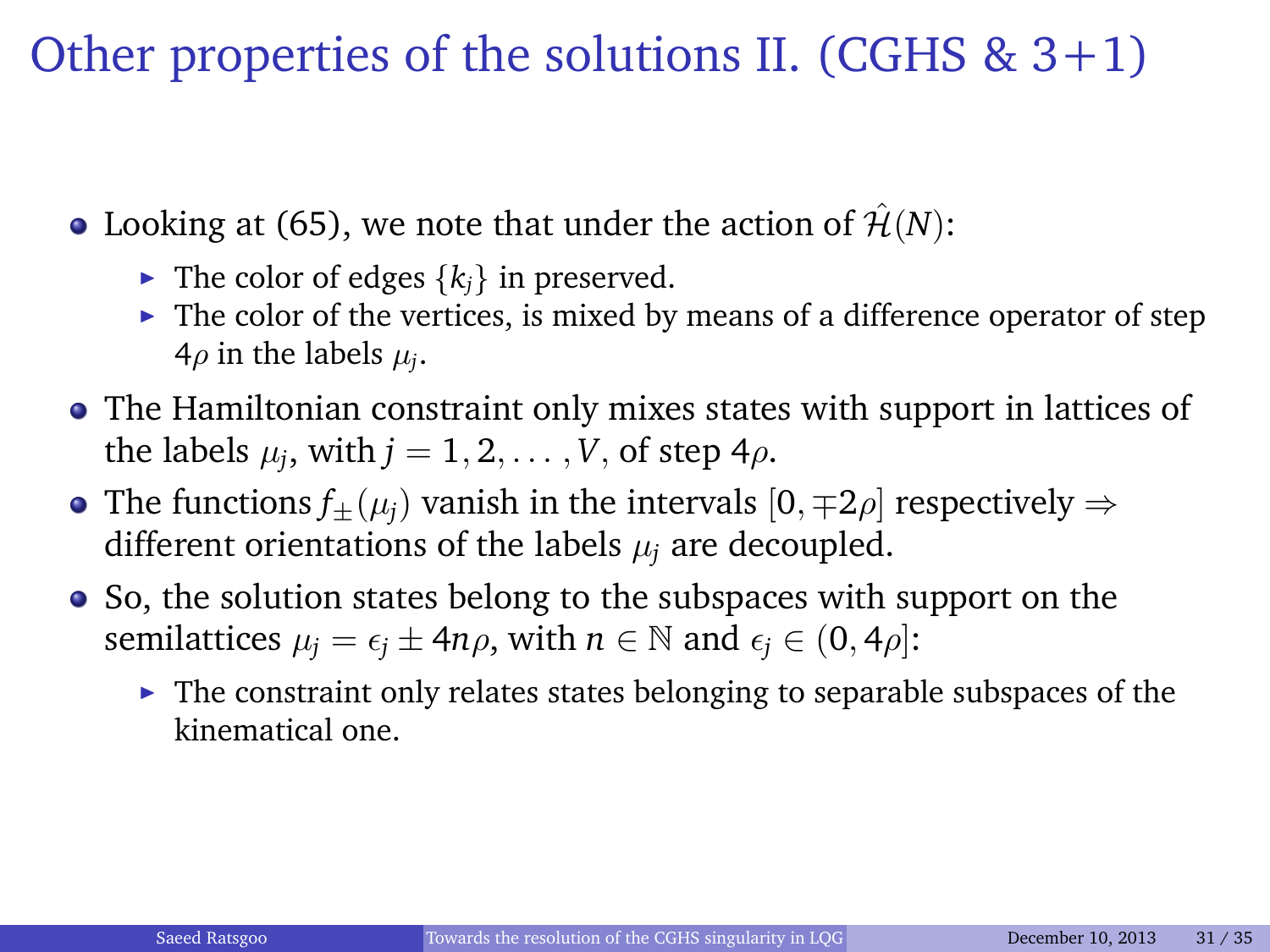#### Work in progress: physical Hilbert space

To complete the analysis of this part, one should apply group averaging to the aforementioned states to find the solution to the constraint,

$$
\left(\Psi_{g}^{C}\right) = \int_{-\infty}^{\infty} d\lambda_{1} \cdots \int_{-\infty}^{\infty} d\lambda_{V} e^{i \sum_{j} \lambda_{j} \hat{C}_{j}^{\dagger}} \int_{0}^{\infty} dM
$$
\n
$$
\times \sum_{\vec{k}} \sum_{\vec{\mu}} \langle g, \vec{k}, \vec{\mu}, M | \psi(M) \chi(\vec{k}) \phi(\vec{k}; \vec{\mu}; M) \tag{70}
$$

with  $\hat{C}^{\dagger}_j$  being the difference operator in  $\hat{\mathcal{H}}(N_j) = N_j \hat{C}_j$ 

• It should also be equipped with an inner product that is induced by the averaging process.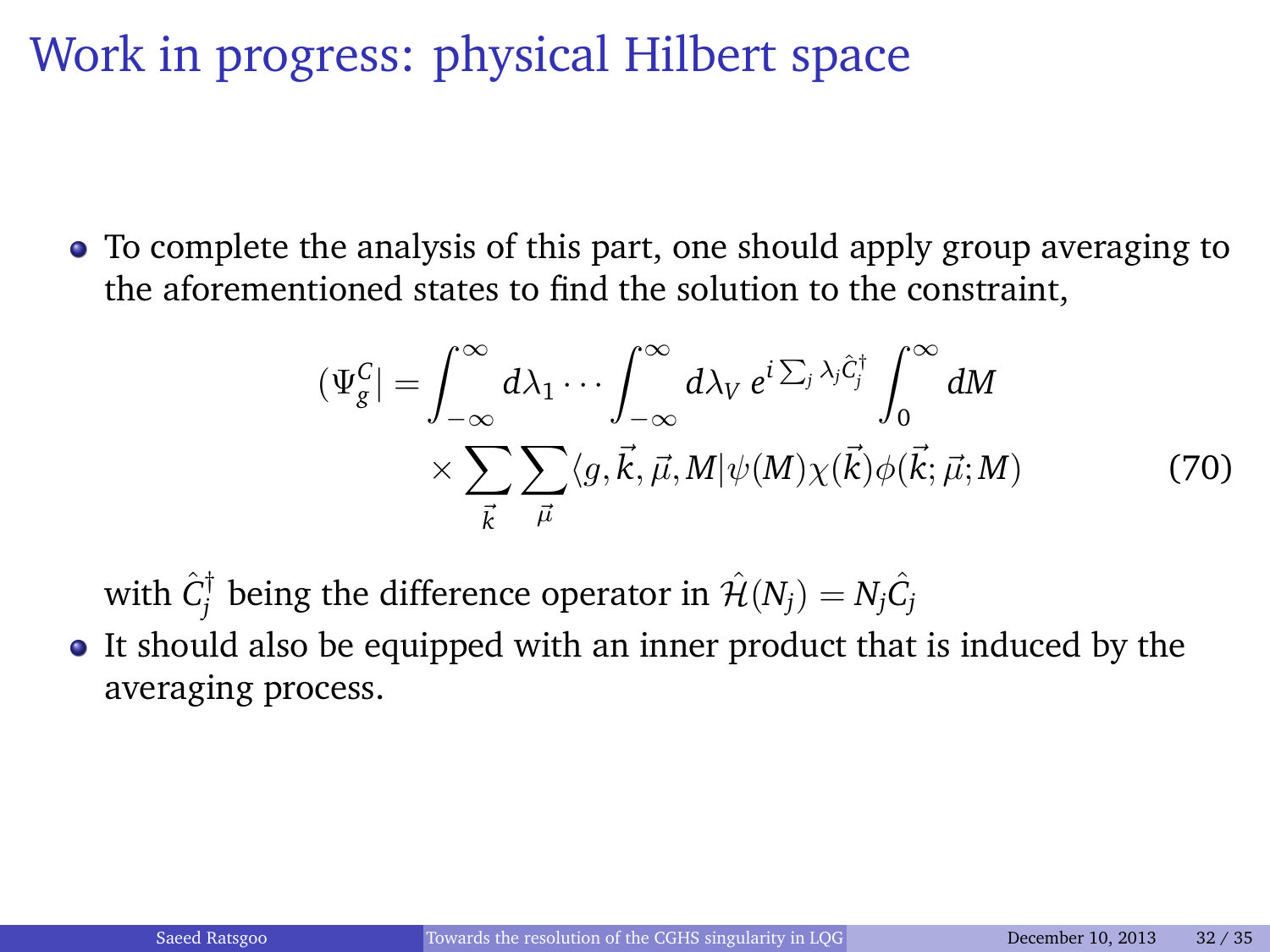### Work in progress: Diff. group averaging, inner product, etc.

- To find the physical sector of the model we should apply group averaging with respect to the diffeomorphism too. This process:
	- $\triangleright$  picks out the diffeomorphism invariant states,
	- $\triangleright$  induces a natural inner product on the resulting vector space of these states.
- Since there is only one dimensional spatial manifold:
	- $\blacktriangleright$  diffeomorphism constraint averages states on the the only (radial) direction,
	- $\triangleright$  the resulting space of diffeomorphism invariant states is given by linear combinations of spin networks with vertices in all possible positions along the radial line.
	- $\blacktriangleright$  The corresponding  $\mathcal{H}_{\text{Diff}}$  has basis states, characterized by the diffeomorphism class of graphs [*g*], and each state in a given class is characterized by colorings of edges and vertices (s-knot states).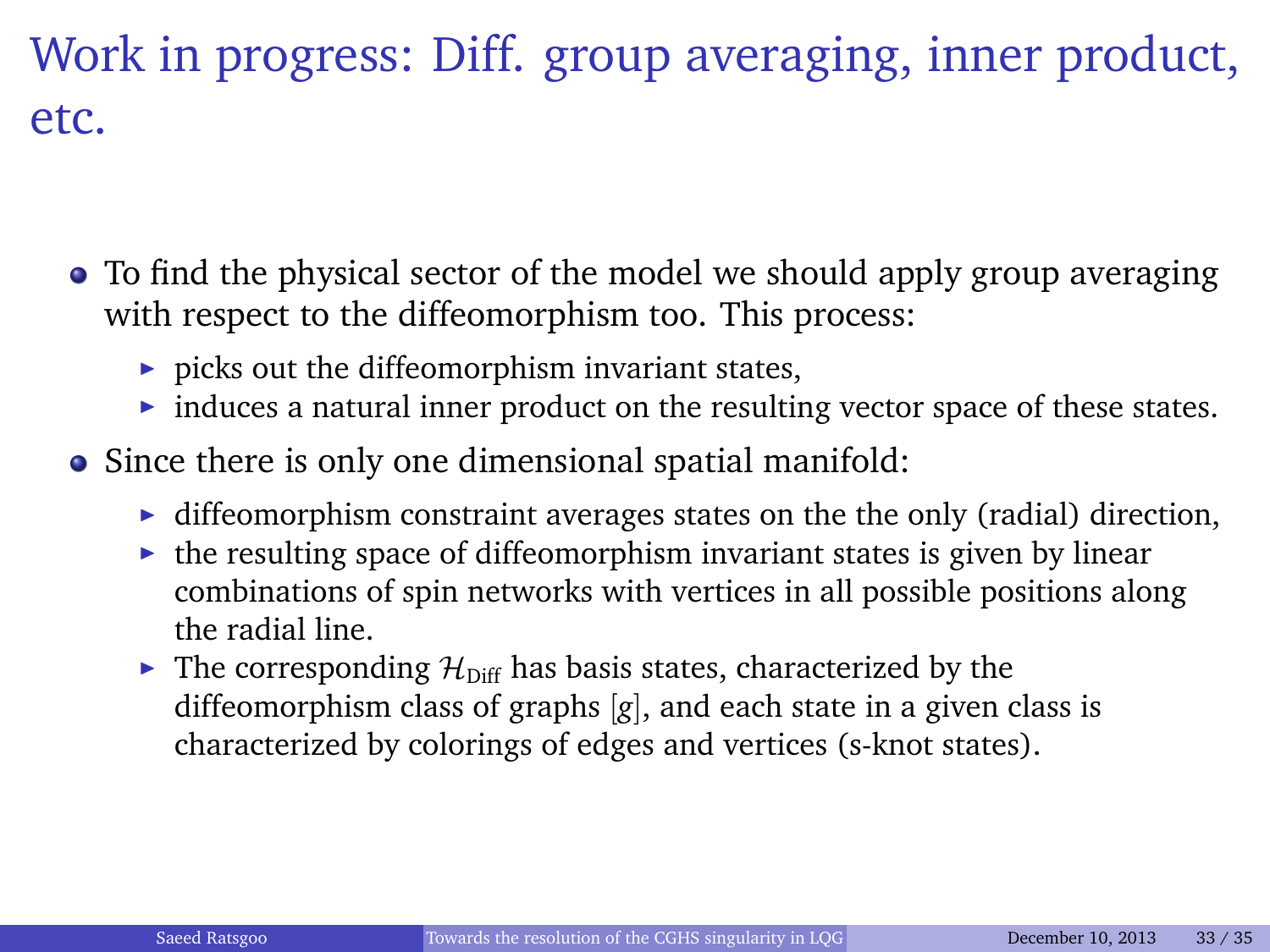#### New observables

- Due to the symmetry group, the order of the position of the vertices of the diffeomorphism invariant states is preserved: they can not pass each other.
- $\bullet$  The coloring of the edges  $k_i$  and and the order of vertices is also preserved.
- So we can identify two new strictly quantum observables in the bulk:
	- An observable  $\hat{N}_\nu$  corresponding to the fixed number  $N_\nu$  of vertices,

$$
\hat{N_v} \Psi_{\text{phys}} = N_v \Psi_{\text{phys}} \tag{71}
$$

An observable  $\hat{O}$  associated to the order of the vertices in the graph such that

$$
\hat{O}(z)\Psi_{\text{phys}} = \ell_{\text{Pl}}^2 k_{\text{Int}(zN_v)} \Psi_{\text{phys}}, \qquad z \in [0, 1] \tag{72}
$$

with Int( $zN_v$ ) being the integer part of  $zN_v$ .